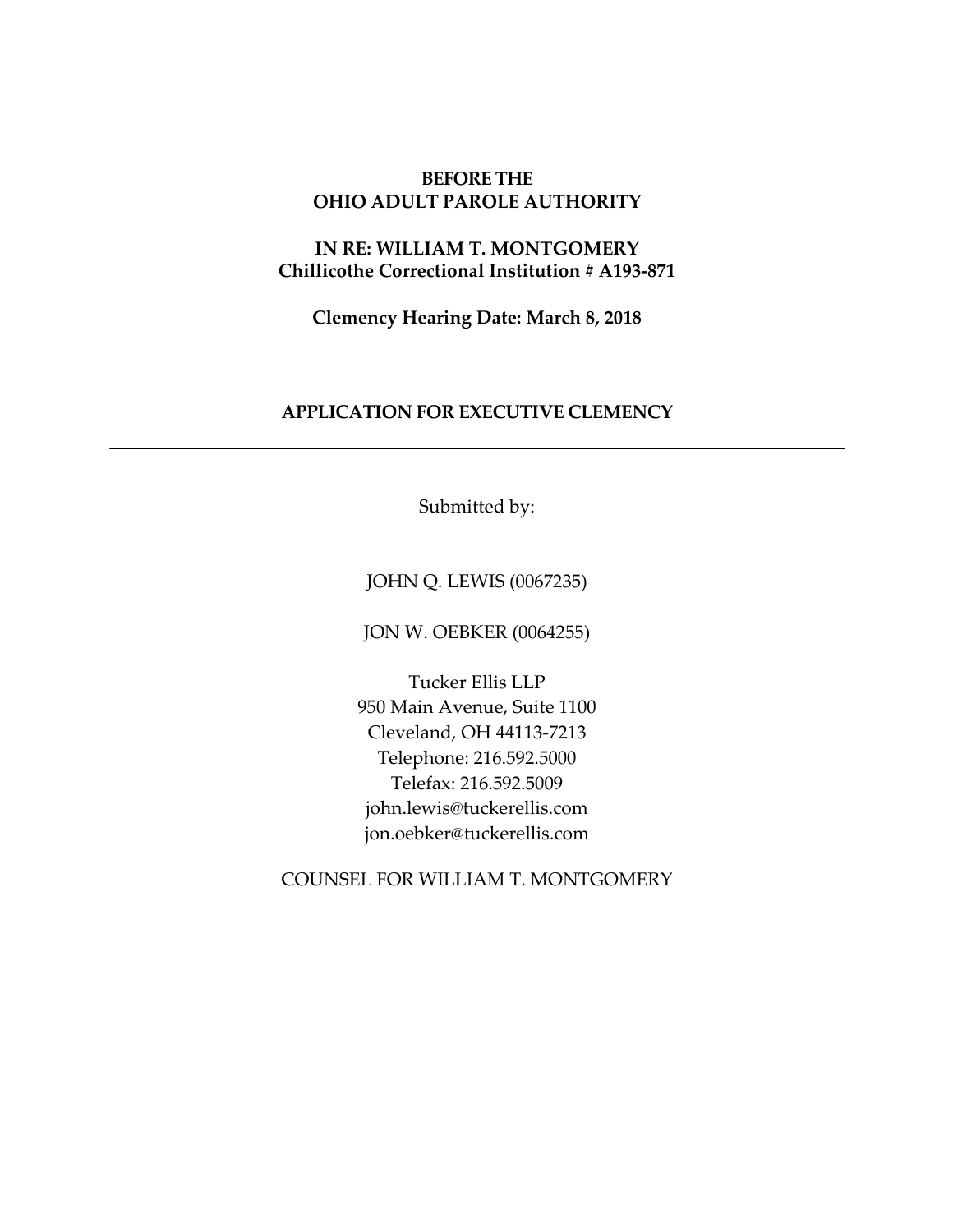| <b>Contents</b> | Page |
|-----------------|------|
|-----------------|------|

| L.      |                                                                                                                                                                                     |  |
|---------|-------------------------------------------------------------------------------------------------------------------------------------------------------------------------------------|--|
| $\Pi$ . | THE W.T. MONTGOMERY CASE: A THREE-DECADE JOURNEY STARTING<br>WITH GROSS PROSECUTORIAL MISCONDUCT AND ENDING WITH A JUROR WHO                                                        |  |
|         | A. W.T. Montgomery did not have a motive to murder the two victims 10                                                                                                               |  |
|         | <b>B.</b>                                                                                                                                                                           |  |
|         | The Prosecution's case against W.T. Montgomery relied upon a specific<br>$C_{\cdot}$                                                                                                |  |
|         |                                                                                                                                                                                     |  |
|         | E.                                                                                                                                                                                  |  |
|         | Even before hearing about any withheld or new evidence, two jurors were confused<br>F.<br>on the law and one juror admitted he was not sure when he voted to convict W.T.           |  |
|         | G. The Prosecution's actions of withholding evidence were described by a federal judge as                                                                                           |  |
|         | H. Six Federal Judges determined that W.T. Montgomery was denied his constitutional                                                                                                 |  |
| L.      | Evidence was not heard by the jury when it convicted W.T. Montgomery and sentenced<br>him to death nor was the evidence considered by the Sixth Circuit when it reinstated W.T.     |  |
| J.      | W.T. Montgomery's prior attorney dropped the ball and prevented the state court from                                                                                                |  |
|         | K. At least one juror stated that had he known about the new evidence and the withheld<br>police report, he would not have voted to convict or sentence W.T. Montgomery to death 26 |  |
|         |                                                                                                                                                                                     |  |
| III.    |                                                                                                                                                                                     |  |
| IV.     |                                                                                                                                                                                     |  |
|         |                                                                                                                                                                                     |  |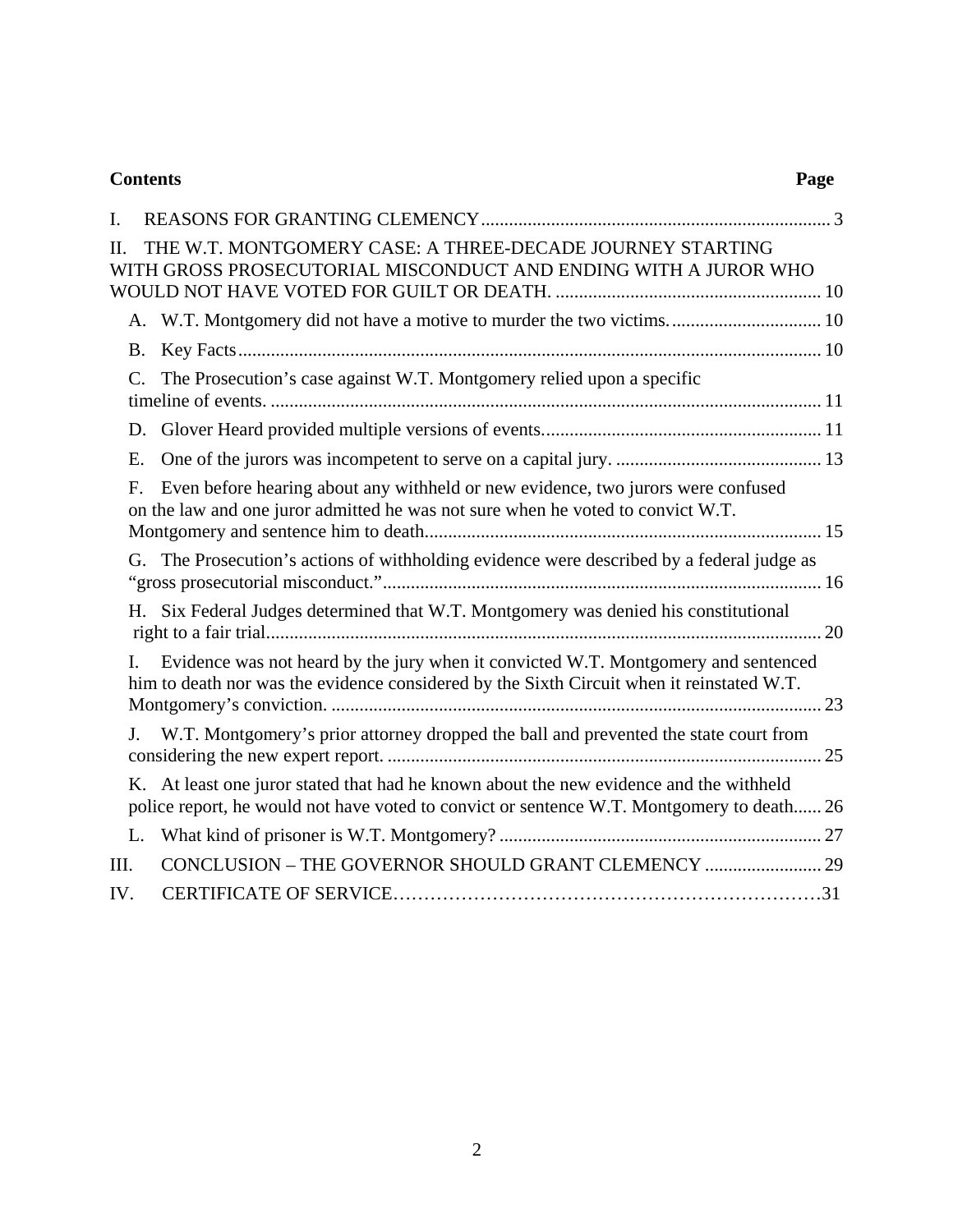### **I. REASONS FOR GRANTING CLEMENCY**

William T. Montgomery is innocent of capital murder. He is seeking Executive Clemency in order to prevent his execution on April 11, 2018. Clemency is warranted so that the State of Ohio does not execute a man who was given an unfair trial and was convicted and sentenced on a false set of facts.

# **"I believe that in a capital case there should be no doubt about guilt. The guilt should be absolute. It should be unquestionable."**

Guilt in this case is anything but absolute or unquestionable. This case comes to the Ohio Parole Board and Governor as another example of the all too familiar suspicious circumstances where there is no independent, direct evidence of guilt, two individuals are accused of murder, the evidence points to both equally, and the individual who cuts a deal first is not prosecuted for the death penalty. And beyond these troubling circumstances, this case is shrouded in a fog of gross prosecutorial misconduct and lost or destroyed evidence, resulting in confused and doubtful jurors.

> **"In October, 1986, I did not know why I voted to impose the death penalty on Montgomery. To this day, I am not sure why I voted to sentence Montgomery to death."**

> > ‐ *Juror Sidney Thomas 1992 affidavit2*

**"At the trial and penalty phase of the proceedings as well as during the trial and penalty phase deliberations, I did not understand aggravated murder nor did I understand what**

<sup>‐</sup> *Lucas County Prosecutor Julia Bates, 20131*

<sup>&</sup>lt;sup>1</sup> Exhibit 1 "Death penalty cases ebb in Lucas County and Ohio"  $(11/24/13)$ 

http://www.toledoblade.com/Courts/2013/11/24/Death-penalty-cases-ebb-in-Lucas-County-and-Ohio.html. 2  $2$  Exhibit 2 Sidney Thomas 1992 affidavit.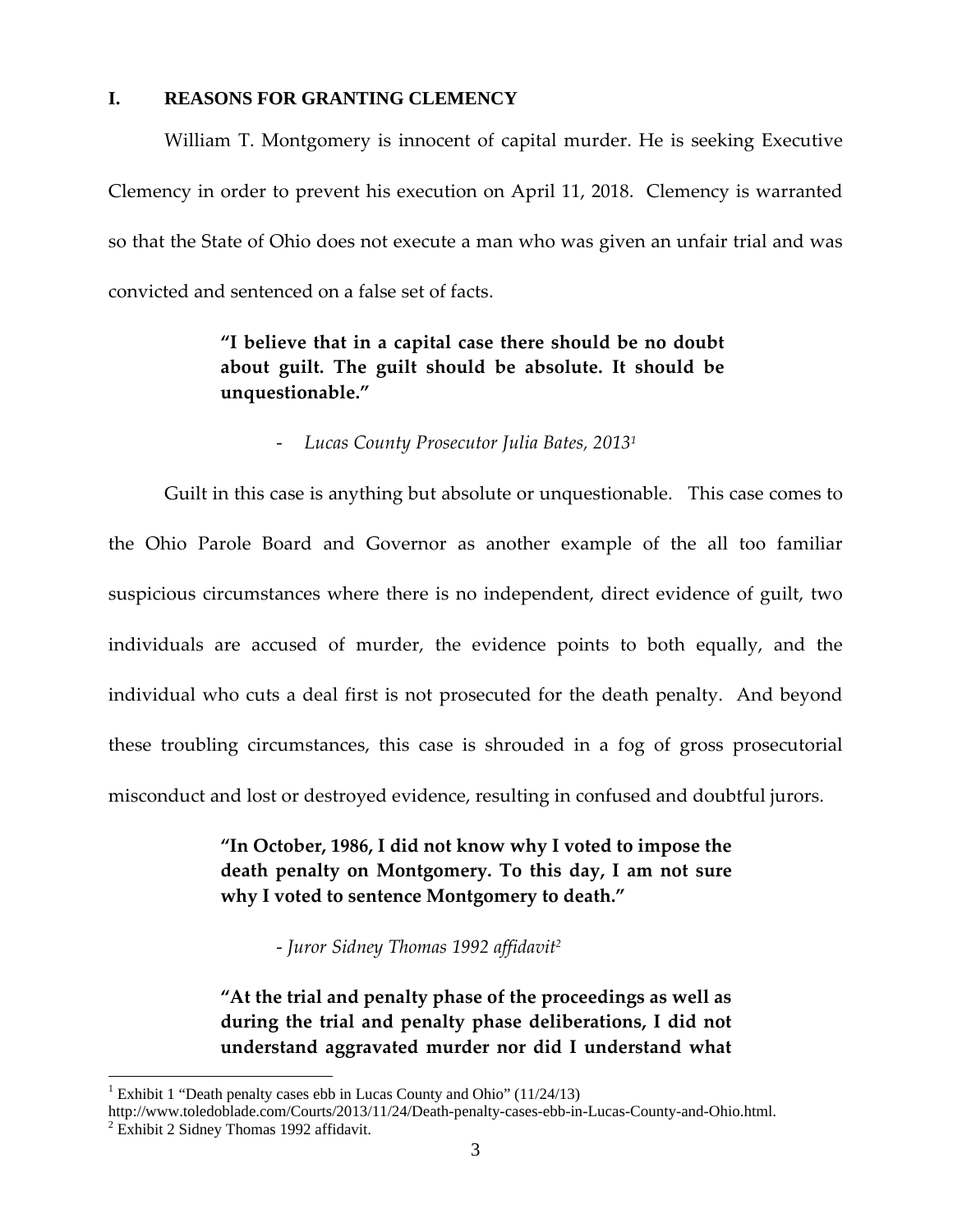# **was required to be proven to recommend that Montgomery should be sentenced to death."**

#### ‐ *Juror Roberta St. Clair 1992 affidavit3*

At trial, the Prosecution based its case on a very specific timeline of events. Cynthia Tincher's body was located at 7:30 a.m. in her car near the intersection of Angola and Wenz Roads on March 8, 1986 and Debra Ogle's body was located at 11:30 p.m. on March 12, 1986. The Prosecution argued W.T. Montgomery murdered both girls on March 8, 1986 with Ogle being murdered first, and Tincher murdered second in order to cover up the tracks of Ogle's murder. (Trial Transcript 1164-1168)<sup>4</sup>

The Prosecution's timeline came from the lips of Glover Heard. Even though the evidence pointed equally to W.T. Montgomery and co-defendant Glover Heard in fact Ogle's wallet was found in Heard's dresser drawer and her car was found in the alley behind his residence – the Prosecution adopted Glover Heard's version of the events. And in exchange for pointing the finger at W.T. Montgomery, Glover Heard<sup>5</sup> cut a deal with the Prosecution to avoid the death penalty and to avoid prosecution for an unrelated charge of gross sexual imposition with a five‐year‐old child.

Six federal judges determined that W.T. Montgomery did not get a fair trial. Federal Judge Solomon Oliver found that W.T. Montgomery did not receive a fair trial and ordered a new trial because the Prosecution failed to turn over exculpatory evidence

<sup>3</sup> Exhibit 3 Roberta St. Clair 1992 affidavit

<sup>&</sup>lt;sup>4</sup> Trial Transcript citations will hereinafter be referred to as  $(Tr, \_)$ 

 $<sup>5</sup>$  Heard was originally charged with two counts of aggravated murder but pled guilty to one count of complicity to</sup> murder in exchange for his testimony against W.T. Montgomery.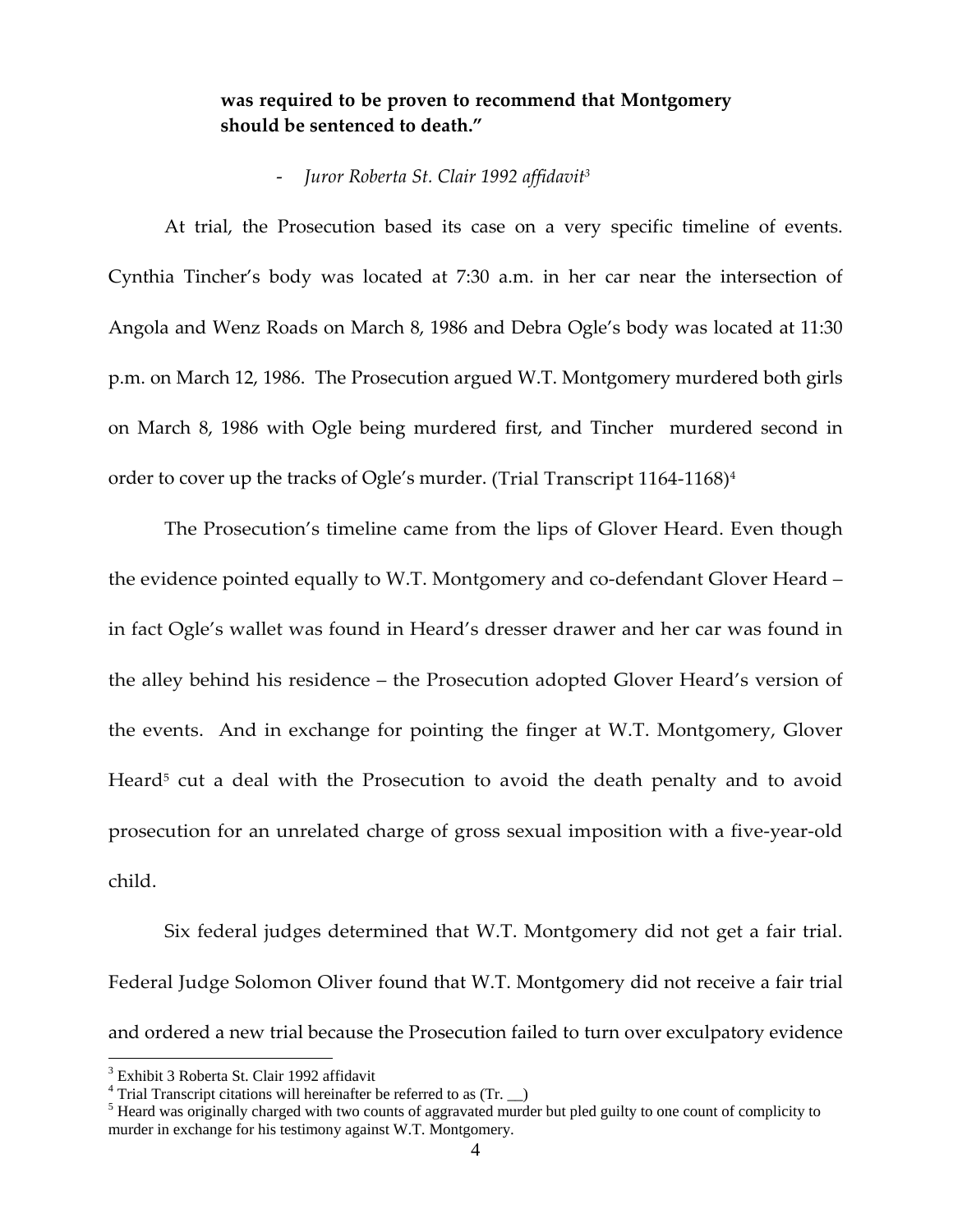that "destroyed" the Prosecution's timeline. *Montgomery v. Bagley*, 482 F. Supp. 2d 919, 929 (N.D. Ohio 2007). Specifically, the Prosecution failed to turn over a police report in which high school classmates of Debra Ogle reported seeing Ms. Ogle alive shortly after 1:00 a.m. on March 12, 1986.

> **"Under the circumstances, where the Stateʹs theory was that Tincher was killed to cover up Ogleʹs murder, the court finds that the withheld police report revealing information suggesting that Ogle was seen alive four days after she was allegedly murdered would have severely undercut Heardʹs credibility and destroyed the Stateʹs timeline of the case. As such, the court finds that the prosecutionʹs suppression of the police report created a reasonable probability that the result of trial would have been different. Therefore, the court finds that the Stateʹs failure to provide the defense with this report was material to the outcome of Montgomeryʹs trial."**

> > ‐ *Judge Solomon Oliver, 20076*

On appeal, the original Sixth Circuit three‐judge panel affirmed the order of a new trial, (*Montgomery v. Bagley*, 581 F.3d 440 (6th Cir. 2009)), but the State sought review by the entire (*en banc*) court which reinstated W.T. Montgomery's death sentence because a majority of the *en banc* court determined the withheld evidence would not have made a difference. (Exhibit 5, *Montgomery v. Bobby*, 654 F.3d 668 (6th Cir. 2011)). While the circuit judges disagreed as to the impact of the withheld police report, all of the judges agreed that the evidence should have been turned over. As one of the judges explained, W.T. Montgomery was the victim of gross prosecutorial misconduct:

<sup>6</sup> Exhibit 4, *Montgomery v. Bagley*, 482 F. Supp. 2d 919 at 978.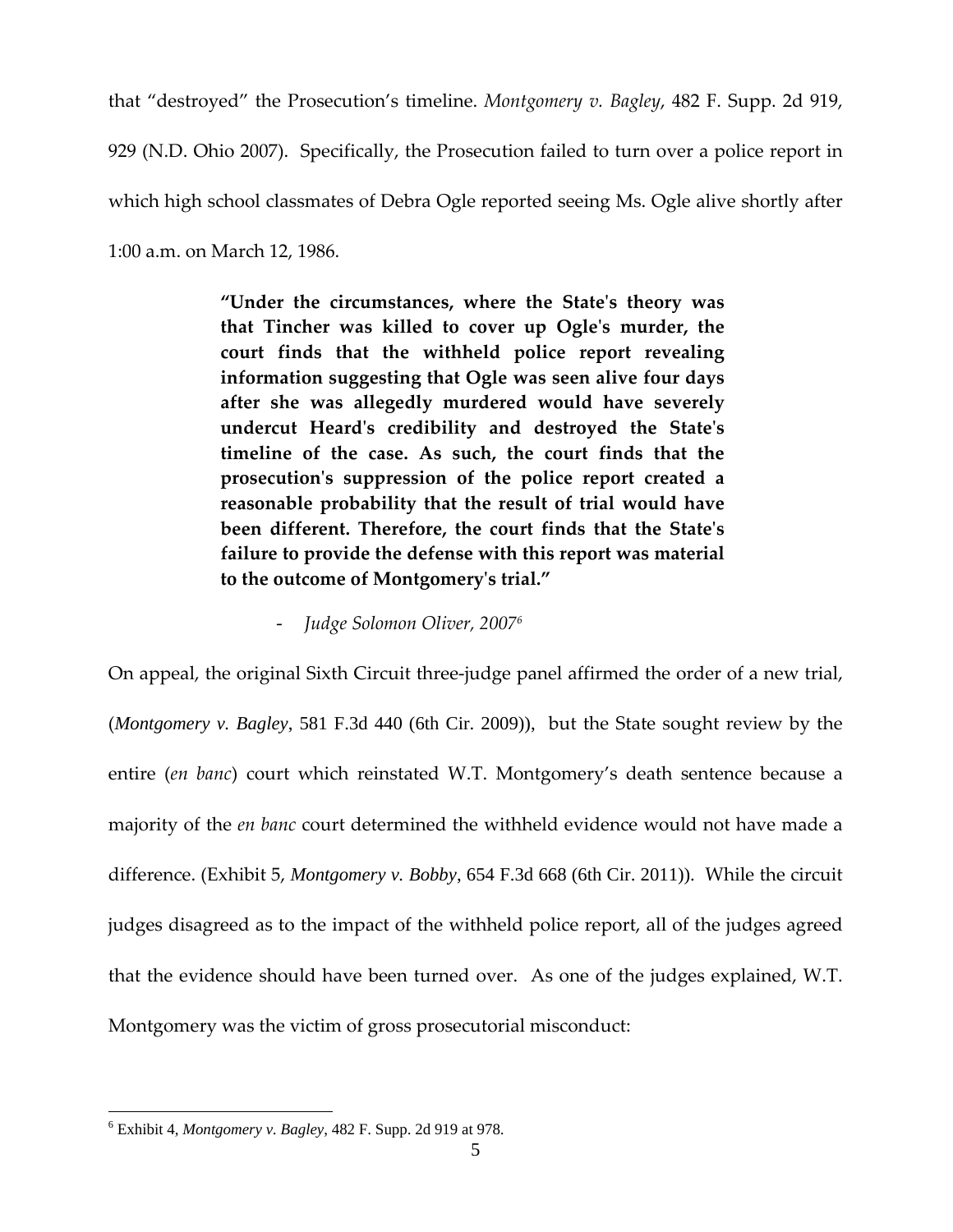**"In a case of blatant prosecutorial misconduct, no one has seriously contested the fact that the prosecutor suppressed the evidence simply because it was inconsistent with his theory of the case. \* \* \* The district court concluded that the case should be retried in state court. We should not retry it here on appeal, as my colleagues suggest. Montgomery is entitled to a jury trial free of gross prosecutorial misconduct.''**

# ‐ *Judge Gilbert S. Merritt7*

New information, unavailable to the Sixth Circuit, confirms the Prosecution's trial timeline was false and shows the materiality of the withheld evidence. After the Sixth Circuit reversed this Court's order of a new trial, W.T. Montgomery came into possession of an expert forensic report that established what had only been suggested by the withheld police report: the Prosecution's timeline was false. Thus, when the majority of the Sixth Circuit reinstated W.T. Montgomery's death sentence by finding the withheld police report would not have made a difference at trial, it did so without the benefit of a game-changing expert forensic report that establishes scientific proof that Ogle was not murdered on March 8. (Exhibit 8). The Lucas County Prosecutor's Office recently described the impact of the new forensic evidence.

> **"Establishing at trial that Ogle was not killed on March 8th would have delivered a severe blow to the State's case because it would have directly contradicted Heard's testimony, it would have contradicted the prosecution's time line of the murders and it would have eliminated defendant's motivation for killing Tincher to cover up his murder of Ogle."**

> > ‐ *Lucas County Prosecutor's Office, 2016 appellee brief at p. 158*

<sup>7</sup> (Exhibit 5, *Montgomery v. Bobby*, 654 F.3d 668 at 691.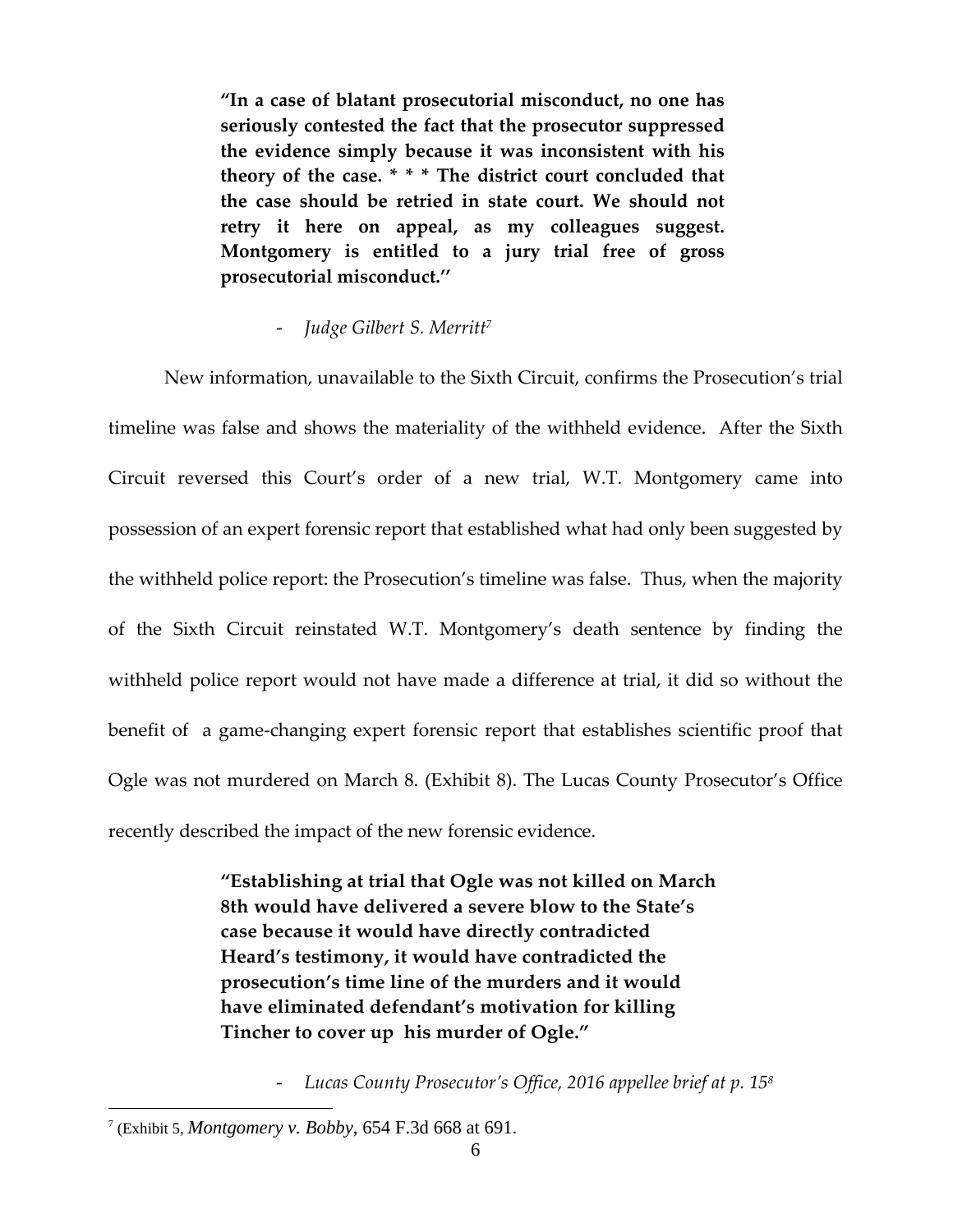And recently, the impact of this evidence at trial was confirmed by a juror who signed an affidavit indicating, in addition to doubts at the time of trial, the juror would not have voted for guilt or the death penalty if the juror had known about the withheld evidence and forensic information.

> *"At the time of trial, I did have some doubt that W.T. Montgomery was guilty at the trial. \* \* \* Given the information I have today, I would not have found W.T. Montgomery guilty or voted for the death penalty."*

# ‐ *Juror Sidney Thomas 2018 affidavit9*

The new expert report, however, did not save the day for W.T. Montgomery because his prior attorney dropped the ball in presenting it to the state courts. Commonly, when delayed motions for new trial are filed, the defendant has a hard time overcoming the procedural hurdle of whether the defendant was unavoidably prevented from discovering the new evidence earlier. Here, W.T. Montgomery was able to overcome this hurdle because the state appellate court, citing the Prosecution's withholding of evidence and inability to obtain funds for expert assistance, found that W.T. Montgomery "arguably presented clear and convincing evidence that he was unavoidably prevented" from obtaining the expert report sooner. (Exhibit 9, *State v. Montgomery,* 2016-Ohio-7527, ¶ 53, *appeal not allowed*, 2017-Ohio-8371, ¶ 53, 151 Ohio St. 3d 1425, 84 N.E.3d 1063). Tragically, however, the appellate court affirmed the dismissal of the motion for new trial because, once W.T. Montgomery's attorney came into

 $\frac{1}{8}$ Exhibit 6, Appellee brief, *State v. Montgomery*, C.A. No. CL-15-1282 at p. 15.

<sup>9</sup> Exhibit 7, *Sidney Thomas 2018 affidavit.*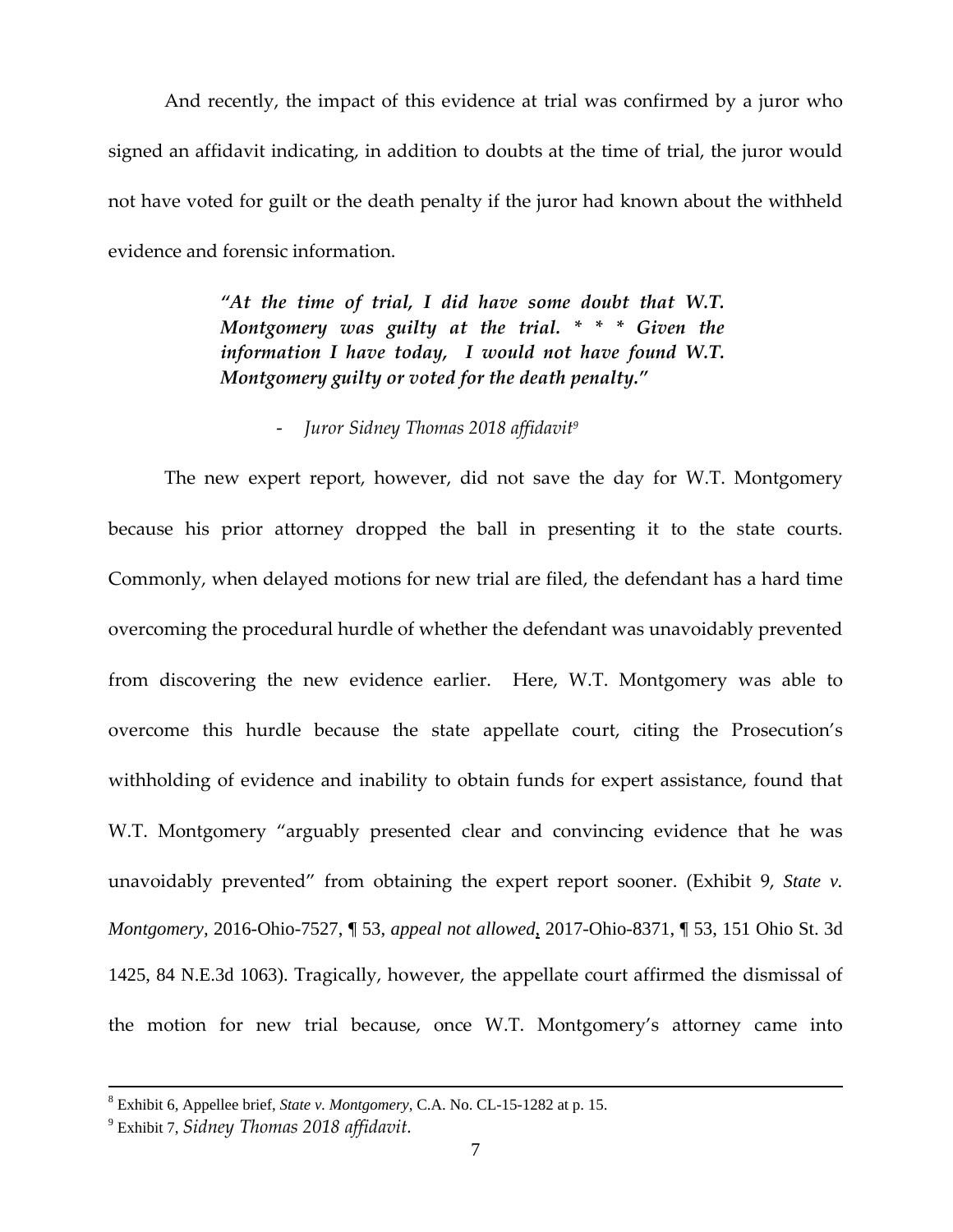possession of the expert report, his attorney's "almost nine month" delay in actually filing the motion for new trial was cause for the state court to reject the motion for new trial containing the new evidence. *Id.*

This case contains a number of troubling elements – no independent, direct evidence of guilt; the Prosecution relied exclusively on the testimony of an accused murderer and child molester who cut a deal; withheld evidence; gross prosecutorial misconduct; and confused, tainted jurors – that taken alone are cause for concern if they resulted in a death verdict. But taken together, these elements are cause for alarm as the execution approaches. Even though Judge Oliver ordered a new trial, the decision between life and death hinged on a split amongst federal judges as to whether the withheld police report would have altered the Prosecution's trial timeline for the jury. It seems obvious that the new evidence, that was not presented to the Sixth Circuit, would have changed this calculus. But we do not even have to speculate on this point because we now have the benefit of an affidavit from a juror stating affirmatively he would not have found W.T. Montgomery guilty or sentenced him to death had he known about the new evidence. In other words, the reason the thin majority of Sixth Circuit judges reversed the new trial order no longer exists.

So why are we still here on the eve of an execution? We are here because our system failed W.T. Montgomery. The Prosecution did not turn over exculpatory evidence at trial. The Prosecution presented a series of events to the jury that turned out to be false. The trial judge did not allow funding for an expert at trial. The jurors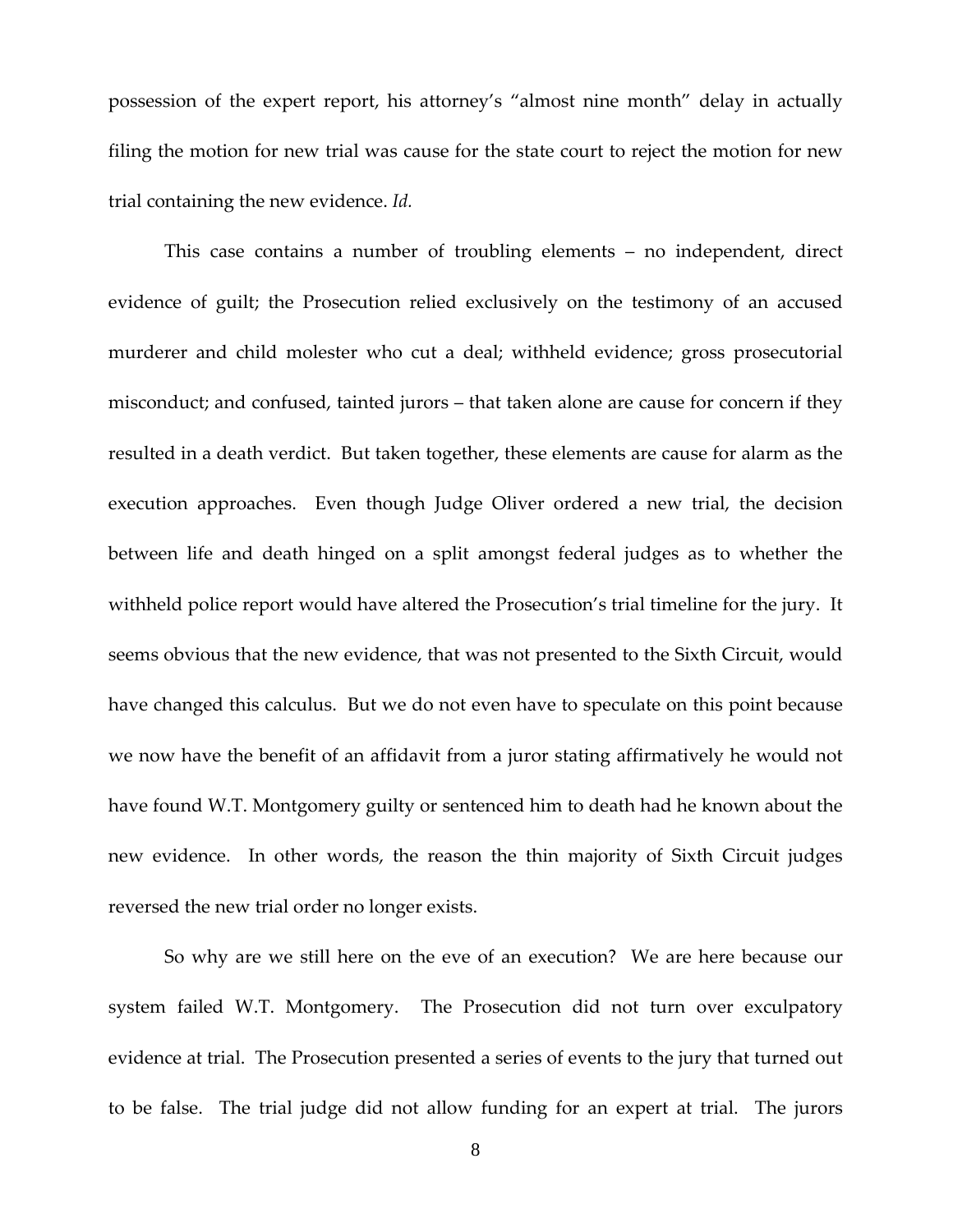selected for the trial were tainted and did not understand the law. The habeas procedural rules did not allow the expert report to be considered when the petition was pending in federal court. And finally, W.T. Montgomery's previous attorneys failed to file the motion for new trial in a timely fashion.

But it is not too late. Before we execute a man who did not receive a fair trial; before we execute a man based a false set of facts, before a lethal dose of chemicals is injected in to W.T. Montgomery's blood stream, this Board and Governor Kasich have the opportunity to prevent irreversible injustice and grant clemency.

> *ʺHistory shows that the traditional remedy for claims of innocence based on new evidence, discovered too late in the day to file a new trial motion, has been executive clemency.ʺ*

> > ‐ *Justice William Rehnquist, Herrera v. Collins, 506 U.S. 390, 417 (1993)*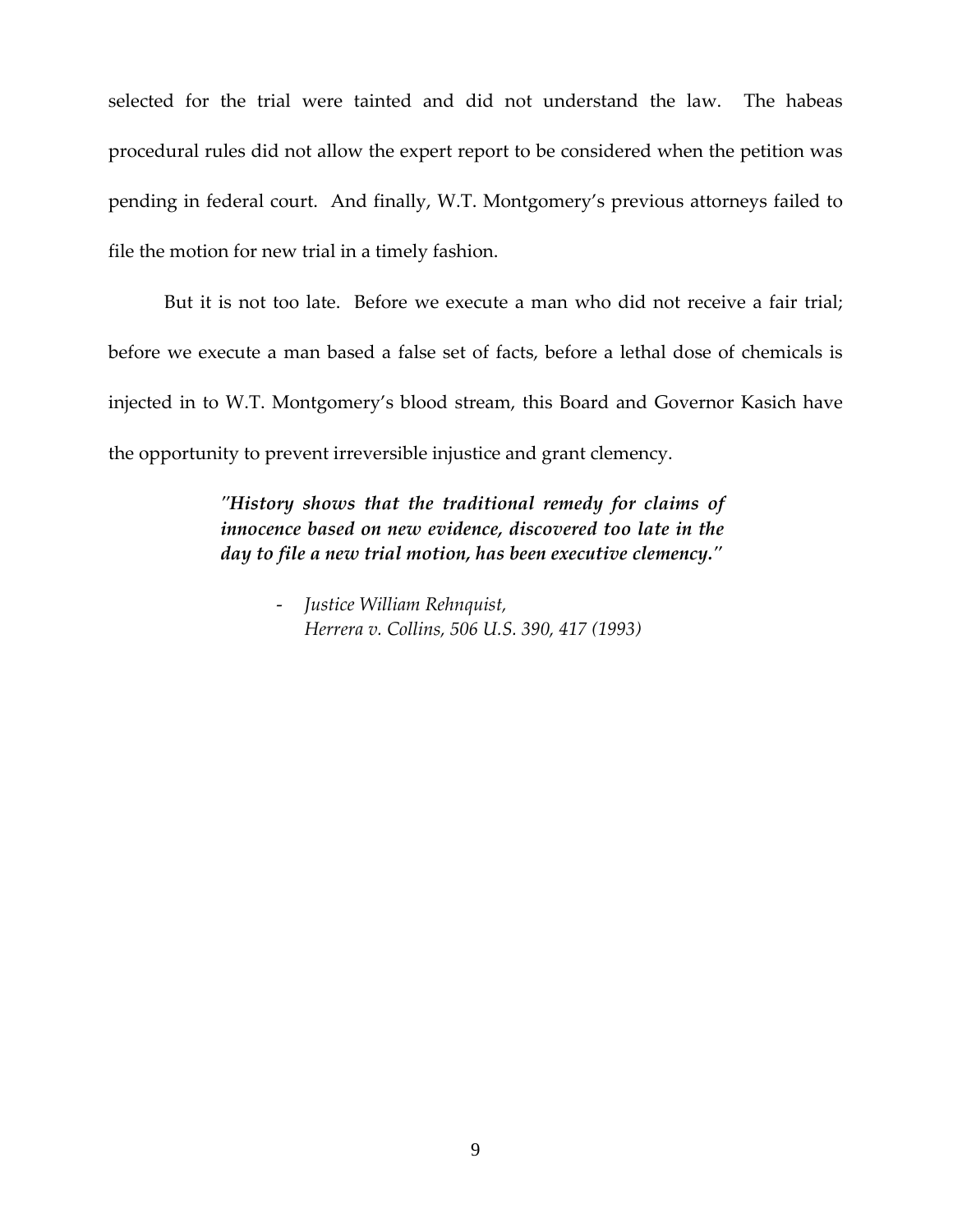# **II. THE W.T. MONTGOMERY CASE: A THREE-DECADE JOURNEY STARTING WITH GROSS PROSECUTORIAL MISCONDUCT AND ENDING WITH A JUROR WHO WOULD NOT HAVE VOTED FOR GUILT OR DEATH.**

### **A. W.T. Montgomery did not have a motive to murder the two victims.**

W.T. Montgomery was out the evening of March 7 with Glover Heard, Bruce Ellis and Louren Kyser. W.T. Montgomery had steady income and bought and paid for the night out at clubs and drinks for the entire four‐person party. W.T. Montgomery was known to always carry a couple hundred dollars with him. (Tr. 1503).

## **B. Key Facts**

- 3/7/86 10:30 p.m. W.T. Montgomery went to Streamers with Louren Kyser, Bruce Ellis, and Glover Heard. The group stayed until closing.
- 3/8/86 7:45 a.m. Tincher's body is located in her car at the intersection of Wenz and Angola.
- 3/10/86 5:00 p.m. Michael Clark called Crime Stoppers from the jail.
- 3/11/86 Michael Clark is interviewed by Det. Przeslawski. (Tr. 1663).
- $3/11/86$  2:30 p.m. Detectives arrive at Heard's home. (Tr. 1663-1664).
- $3/11/86$  6:45 p.m. Heard is booked. (Exhibit 11, page 129).
- 3/12/86 Det. Marx is called to a gas station at 803 S. Byrne where he took possession of Bersa Model 383 .380 caliber pistol that was rolled up in diaper. (Exhibit 11, page 072).
- 3/12/86 1:20 a.m. High school classmates of Debra Ogle called police. David Ingram made a statement to police. Ingram and several friends were at Oak Hill apartments when they saw a blue ford escort with who he believes is Debra Ogle driving around the complex. The group saw her again as a passenger in the same auto. Ingram reported Ogle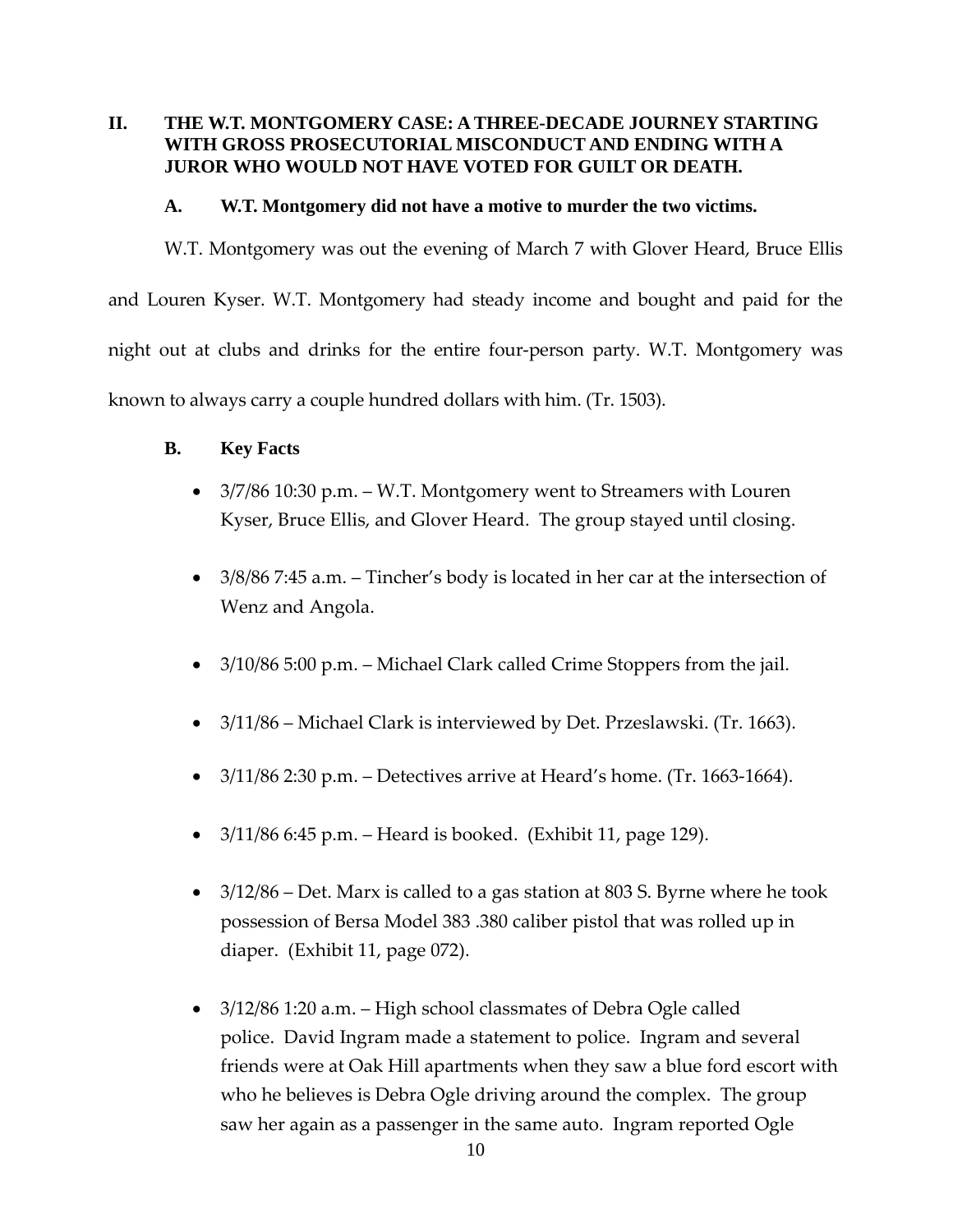waved to them since she knew them from the high school. (Exhibit 11, pages 030‐031).

- 3/12/86 12:50-1:30 a.m. Police executed a search warrant at Heard's residence and located Ogle's wallet, driver's license, and credit cards. (Exhibit 11, page 084).
- $\bullet$  3/12/86 Around noon, W.T. Montgomery is arrested. (Tr. 1498, 1678-9).
- $\bullet$  3/12/1986 11:30 p.m. Ogle's body is located near 4700 block of Hill Avenue. (Exhibit 11, page 107).

### **C. The Prosecution's case against W.T. Montgomery relied upon a specific timeline of events.**

At trial, the State argued a definite timeline of events to the jury. Relying on codefendant Glover Heard's testimony, the State argued W.T. Montgomery shot and killed Ogle and Tincher on March 8, 1986. The State's theory was that Ogle was shot first as part of a robbery and Tincher was shot second because she could place the two men with Ogle. (Tr. 1164-1168). This timeline of events came from the mouth of co-defendant Glover Heard ("Heard") who made a deal with the prosecutors.

#### **D. Glover Heard provided multiple versions of events.**

After making a deal with the prosecutors, Heard pointed his finger at W.T. Montgomery as the killer of both girls. Prior to trial, Heard told the police four different stories about the murders. (Tr. 1780‐84). First, he denied any knowledge of the murders. (Tr. 1780‐81). Second, after being confronted with information from a jailhouse informant, Heard admitted to bragging about seeing two girls get killed. (Tr. 1781). Third, Heard told police he saw a known drug dealer driving Ogle's car down an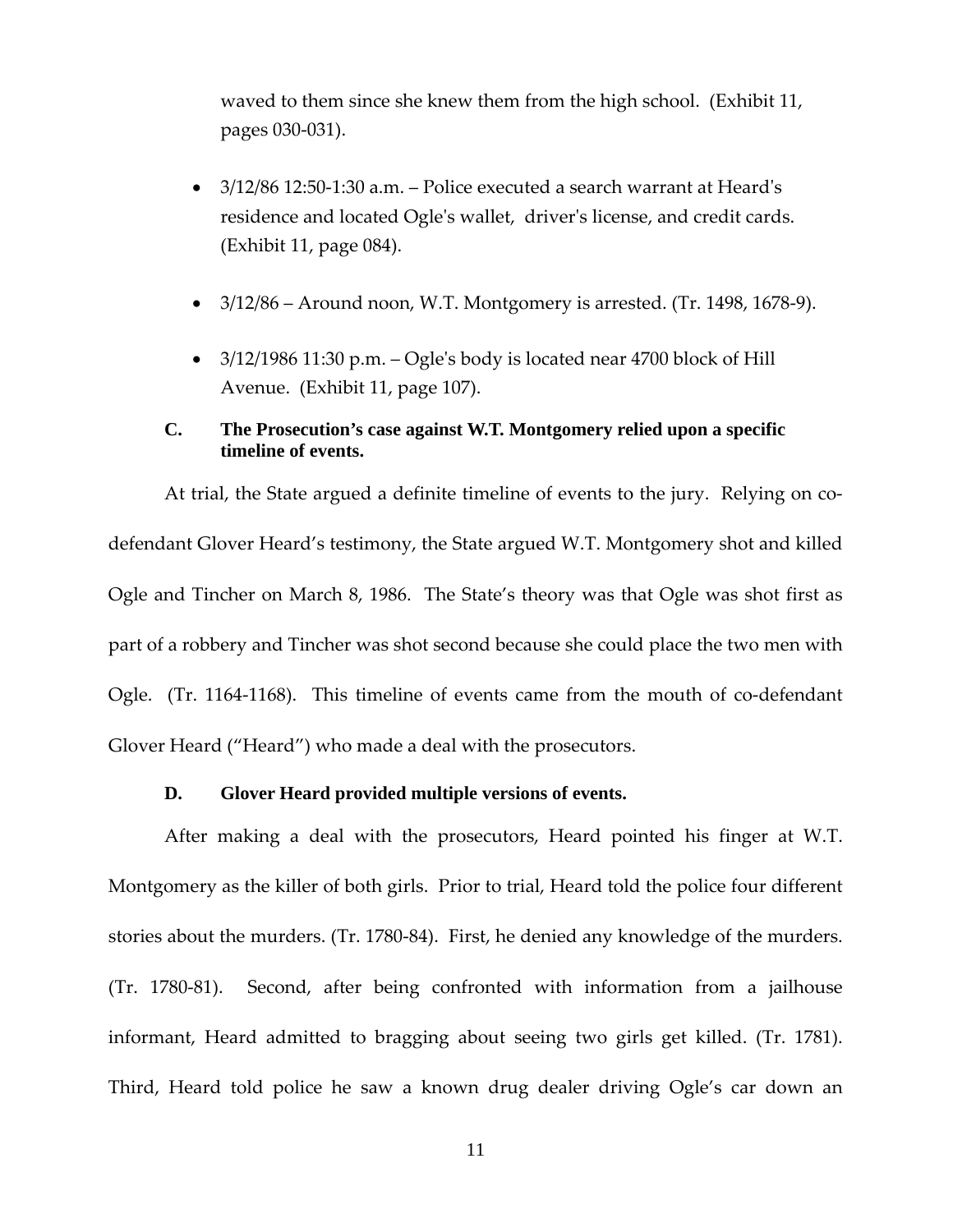alleyway. (Tr. 1782). Fourth, Heard said Bruce Ellis dropped him off after the night of partying and later, an unknown black male at a car wash told Heard that two white girls had been killed. (Tr. 1783).

At trial, Heard told the jury a fifth version. Heard testified both he and W.T. Montgomery took a cab to Ogle and Tincher's apartment. (Tr. 1769). Ogle agreed to give W.T. Montgomery and Heard a ride to W.T. Montgomery's apartment on Airport Road. (Tr. 1770). W.T. Montgomery, sitting in the front seat, gave Ogle the directions and eventually told her to stop on the side of the road on Hill Avenue. (Tr. 1770–72). Heard went on to testify that Ogle and W.T. Montgomery got out of her car and walked roughly forty yards into a field or wooded area off Hill Avenue. (Tr. 1771–72). Once in that area, Ogle was in the squat position. (Tr. at 1772). Even though there were three gunshot wounds to Debra Ogle's body, Heard testified he heard two gunshots and he then saw Ogle's body lying on the ground. (Id.). Heard further claimed W.T. Montgomery rushed back to Ogleʹs car and motioned for Heard to get in the front passenger's seat as Montgomery got into the driver's seat. (*Id.*). W.T. Montgomery drove Ogle's car back to the victims' apartment complex. (Tr. at 1774). W.T. Montgomery picked a gun up off the floor of the car, exited the vehicle, and told Heard to take the car. (*Id.*). Heard then left in the car and took Ogleʹs wallet as he abandoned the car roughly one block from his home. (Tr. at 1774–75).

And we know Heard's version contained lies. For example, Heard claimed W.T. Montgomery told Ms. Ogle to pull the car alongside the road, and to get out and follow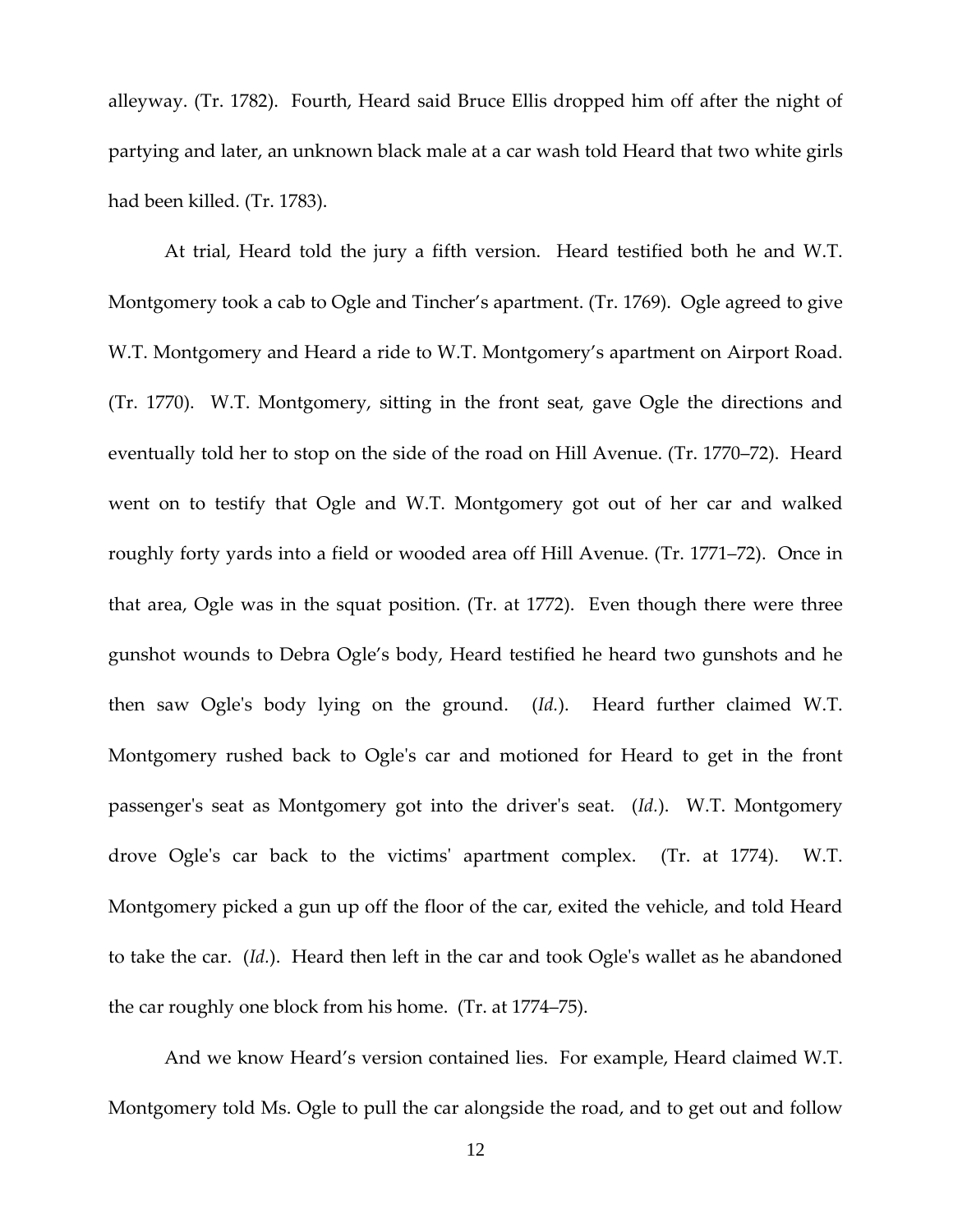him into the nearby wooded field. (Tr. 1771). As Heard was sitting in the car, he claimed he saw the two talking, then saw Ms. Ogle in a "squat" position, and then heard two gun shots. (Tr. 1772‐73). However, Heard could not have seen these events. Detective Marx, testified that the distance from where the body was found to where Heard was sitting in the car was some 80 yards into and 15 yards over into the wooded area. (Tr. 1864). Furthermore, this was occurring during the very early hours on March 8, 1986, a time when it would still be dark outside. Detective Marx told Heard that it was physically impossible to see what he said he saw sitting in the car. (Tr. 1864). Marx stated he told Heard this to get him to "share" more information with the police. (Tr. 1866). The fact remains that at this distance and during the dark morning hours, Heardʹs version of the events could not be true. (Tr. 1866‐68).

#### **E. One of the jurors was incompetent to serve on a capital jury.**

W.T. Montgomery did not have a fair and impartial jury because one of the jurors, Georgia Lukasiewicz, should have never served on this jury. The following list is a sampling of some the troubling issues regarding this juror:

- A) Repeated references to the fact that she was nervous and a psychiatric patient (Tr. 39‐40, 2325);
- B) Expression of the opinion that death would be preferable to life in prison, and that consequently she would always choose the death penalty (Tr. 40‐41);
- C) Expression of the opinion that the penalty for all homicides should be death (Tr. 33);
- D) Expression of opinions indicating a distinct African‐American bigotry, for example, "Well, as I have said before, to each his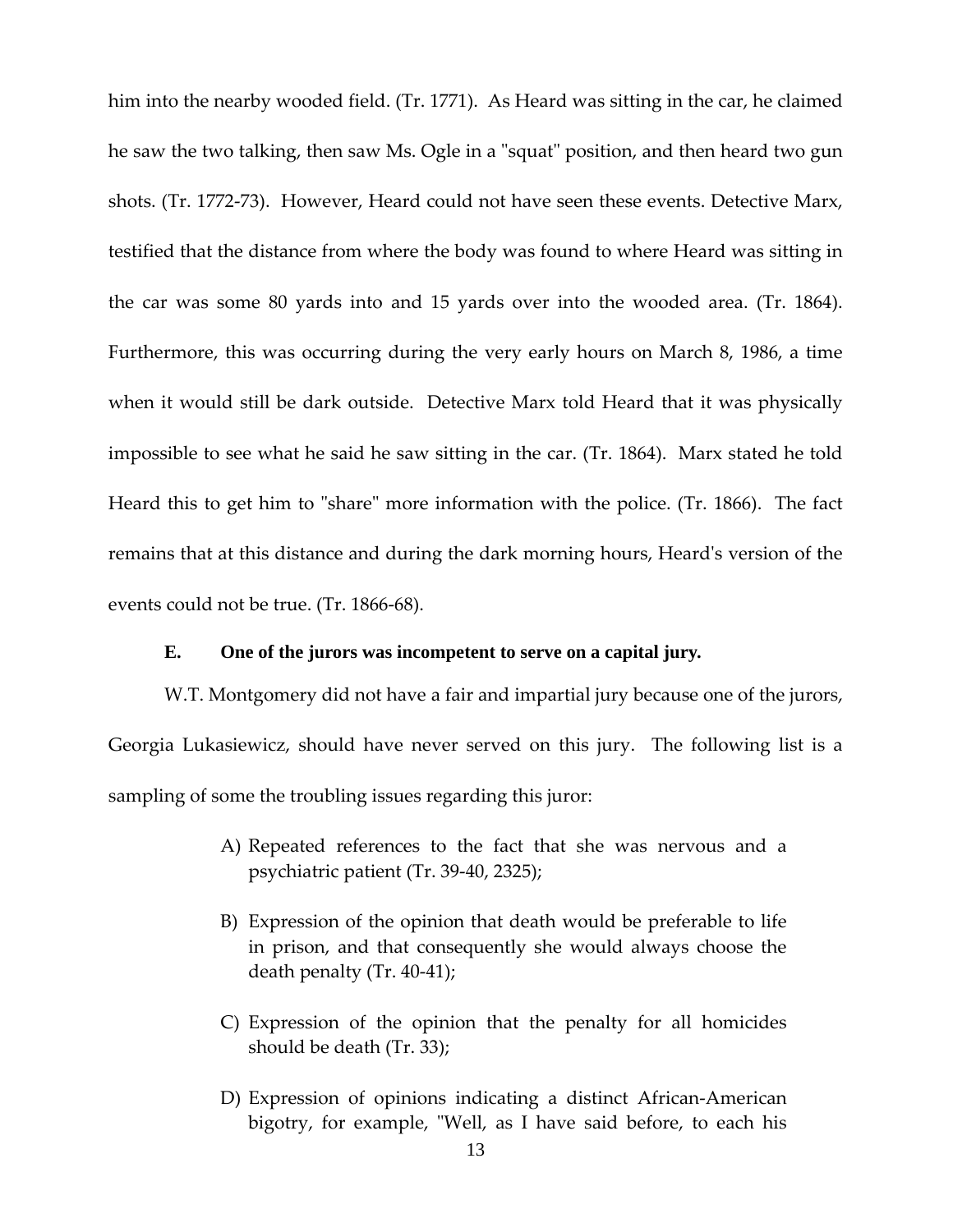own. If colored want to mix with white and if the white thinks itʹs okay, well, itʹs their life, not mine" (Tr. 37);

- E) Interruption of trial proceedings to ask to see a gruesome photograph (Tr. 2027); and
- F) Expressed the opinion in a note to the trial judge asking his advice as to whether she should continue as a juror that the expert witness presented by Petitioner during the mitigation phase was in fact Satan based upon a revelation she had in a dream following "shock treatments" administered in 1964 (Tr. 2317).

Beyond these concerns the most troubling event regarding this juror occurred at the outset of the mitigation hearing when Ms. Lukasiewicz sent a note to the trial judge. (Tr. 2317).

Dear Judge Abood,

After I saw Dr. Briskin [Montgomery's mitigation psychiatric expert] on the stand, I decided I should ask you if I'm allowed to be a juror because I am a psychiatric patient and early in 1964 I had a dream after shock treatments. I saw Dr. Briskin in a dream. He was fat, carried a briefcase and a clock. I thought he looked like Satan. I never recall having seen this man in person.

Shockingly, this juror was allowed to continue on this jury. As a result, W.T. Montgomery was prejudiced by the trial court's failure to remove Ms. Lukasiewicz from the jury panel after it became apparent that she was biased, irrational, and incompetent to serve as a juror. The trial court became aware during voir dire of the fact that she was under psychiatric care and did not even bother to inquire as to the nature of her treatment. If the judge was concerned about unfairly intruding on her privacy as protected by the physician‐patient privilege, the route was clear – she should have been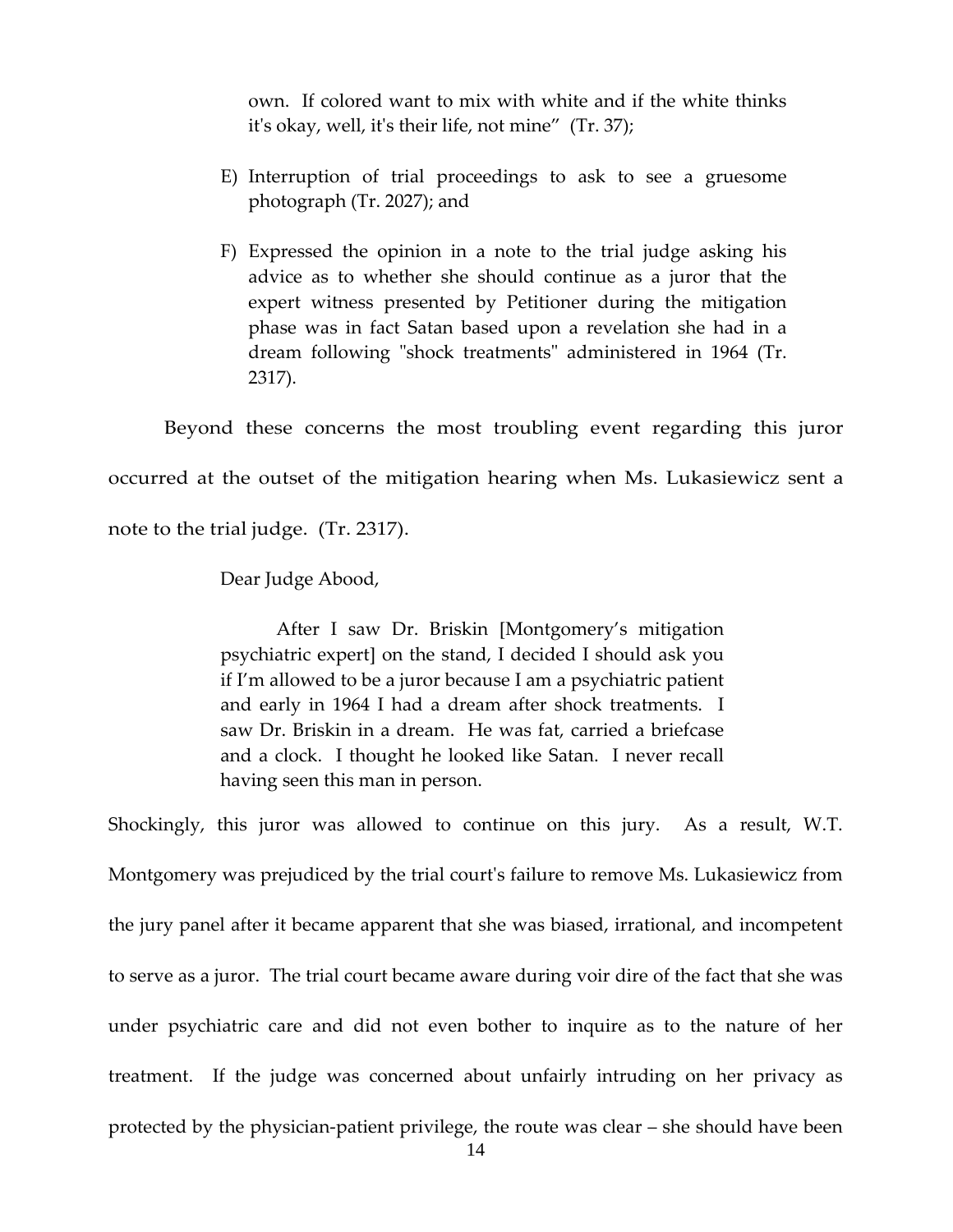removed for cause. With the pressure imposed on jurors in death penalty cases, no one receiving psychiatric treatment should be permitted to sit. The chance for irrational decisions either way is too great.

# **F. Even before hearing about any withheld or new evidence, two jurors were confused on the law and one juror admitted he was not sure when he voted to convict W.T. Montgomery and sentence him to death.**

In 1992, Juror Sidney Thomas expressed doubt about the verdict. His 1992

affidavit (Exhibit 2) states:

5) I found William T. Montgomery guilty of aggravated murder because he had to cover up the first killing by killing Cindy. In addition, the prosecutor argued that one of the victimʹs was Montgomery's girlfriend and this was another reason for my finding of aggravated murder.

6) A number of the jurors, including me, were very confused by the instructions given by the judge. I sent a note to the judge asking for an explanation, however the judge did not answer my question.

7) I believed in October, 1986, that William T. Montgomery could be rehabilitated due to his age.

8) In October, 1986, I did not know why I voted to impose the death penalty on Montgomery. To this day, I am not sure why I voted to sentence Montgomery to death.

Juror Roberta St. Clair admitted she did not understand the law when she sentenced

W.T. Montgomery to death. Her 1992 affidavit (Exhibit 3) states:

7) At the trial and penalty phase of the proceedings as well as during the trial and penalty phase deliberations, I did not understand aggravated murder nor did I understand what was required to be proven to recommend that Montgomery should be sentence to death.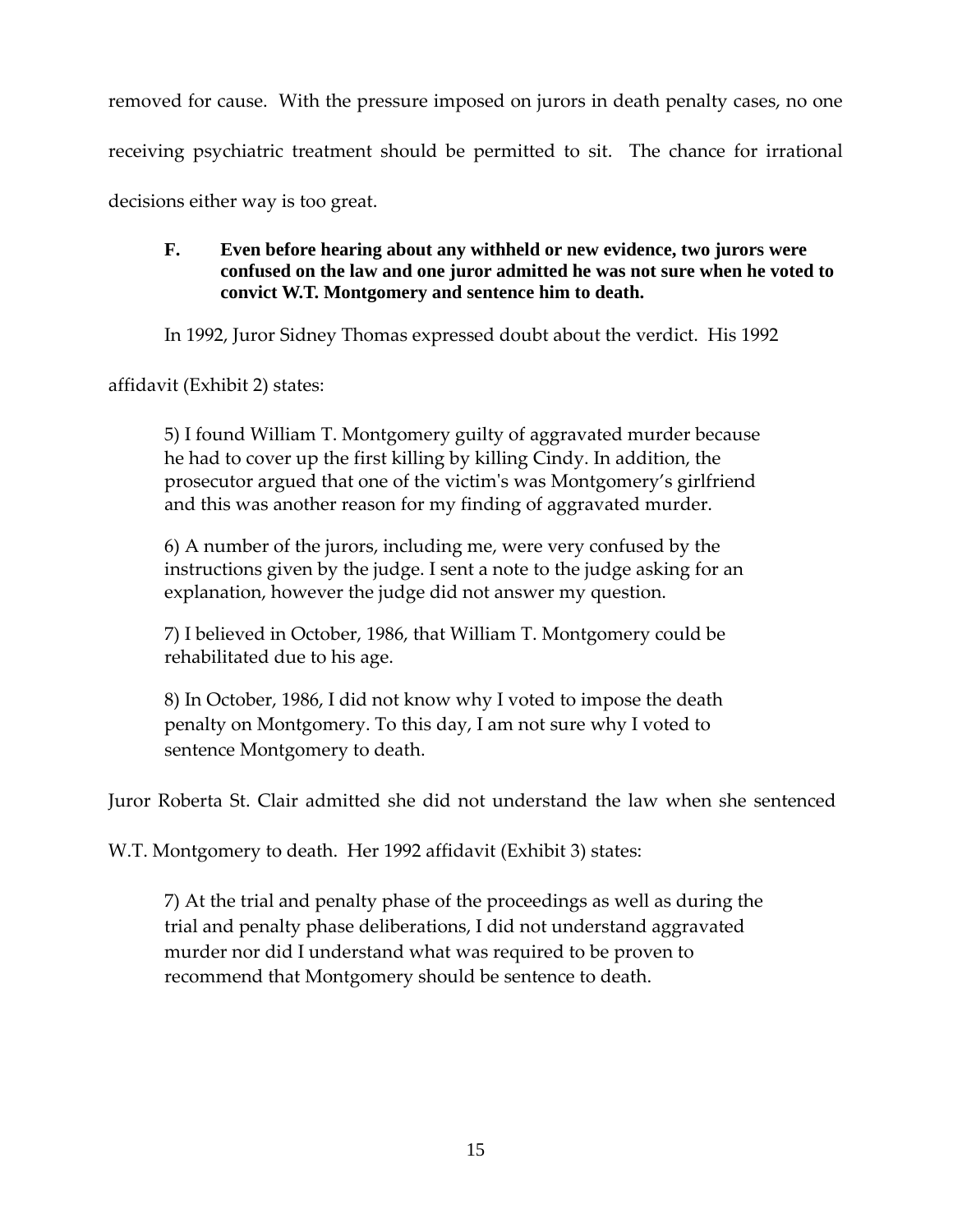# **G. The Prosecution's actions of withholding evidence were described by a federal judge as "gross prosecutorial misconduct."**

In its zeal to put W.T. Montgomery on death row, the Prosecution, in addition to cutting deals with an accused child molester, also cheated by not turning over evidence that W.T. Montgomery was constitutionally entitled to receive. Federal Judge Gilbert Merritt described the Prosecution's actions as "gross prosecutorial misconduct." (Exhibit 5, *Montgomery v. Bobby*, 654 F.3d 668 at 691).

The most prominent piece of evidence that was not turned over was the police report that, in the words of Judge Merritt, "the prosecutor suppressed \* \* \* simply because it was inconsistent with his theory of the case." (Exhibit 5, *Montgomery v. Bobby*, 654 F.3d 668 at 691). W.T. Montgomery obtained this report only after filing a Freedom of Information Act request years later. Specifically, the Prosecution wrongfully withheld information in its possession that at approximately 1:20 a.m. on March 12, 1986, Debbie Ogle was seen alive by **SEVEN** witnesses with whom she had gone to high school, in the parking lot of her apartment complex. (Exhibit 11). At first she was seen driving a blue Ford Escort. After entering her apartment, Ogle returned a few minutes later, this time as a passenger in the Ford Escort, with an unidentified white man (Petitioner is African‐American) with sideburns. Ogle seemed in no distress at the time and waved at her friends. (Exhibit 11). One of these witnesses, David Ingle, immediately reported the incident to the police that same night, since Ogle was reported missing at that time, and her picture was on both television and newspapers. (Exhibit 11). This evidence completely contradicts the Stateʹs theory at trial that Ogle was killed four days earlier, on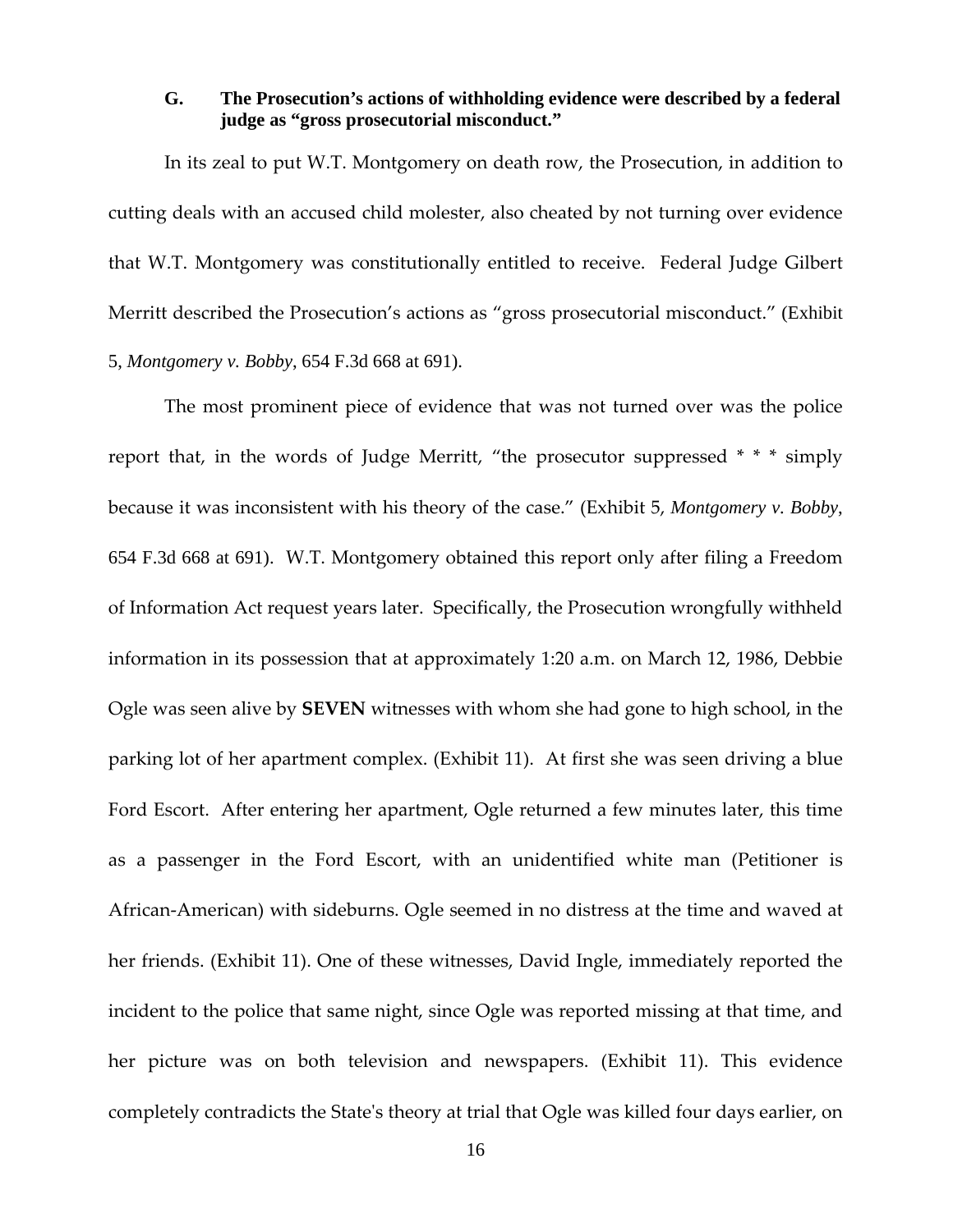March 8, 1986. Because Tincherʹs corpse was discovered on March 8, 1986, it is impossible that the Stateʹs case, which depended upon Ogle being killed before Tincher, was valid. This evidence also disproves the capital specifications of a single continuing course of criminal conduct as well as the theory that Tincher was murdered to conceal the murder of Ogle.

In addition to this police report, the Prosecution also failed to turn over a number of other items:

- A) The State wrongfully withheld information in its possession that on March 12, 1986, during a search of the residence of co‐ defendant Glover Heard, the police found a pair of Nike "hi-top" shoes which had blood stains upon them. (Exhibit 11, page 84). This disproves the Stateʹs theory advanced at trial that co‐defendant Heard was not at the scene of either of the murders, and supports instead the defense theory that co‐defendant Heard was the sole murderer of Tincher and Ogle, and/or that he was the principal offender in those murders.
- B) The State wrongfully withheld information in its possession that stains found in the seat of Tincherʹs car were not blood stains. This contradicts the representations advanced by the State at trial that the stains found in Tincherʹs car were blood stains.
- C) The State wrongfully withheld information in its possession that stains found on Petitionerʹs jacket were in fact saliva stains. (Exhibit 11). This contradicts the Stateʹs representations made at trial that the stains were blood stains. Moreover, it disproves the Stateʹs theory that Petitioner had the jacket cleaned in order to conceal evidence of the crime.
- D) The State wrongfully withheld information in its possession that the police had received numerous reports that Tincher and Ogle were killed by a third suspect (neither Petitioner nor codefendant Heard). This third person was alleged to be a "hitman" for a drug cartel. (Exhibit 11). The police also had in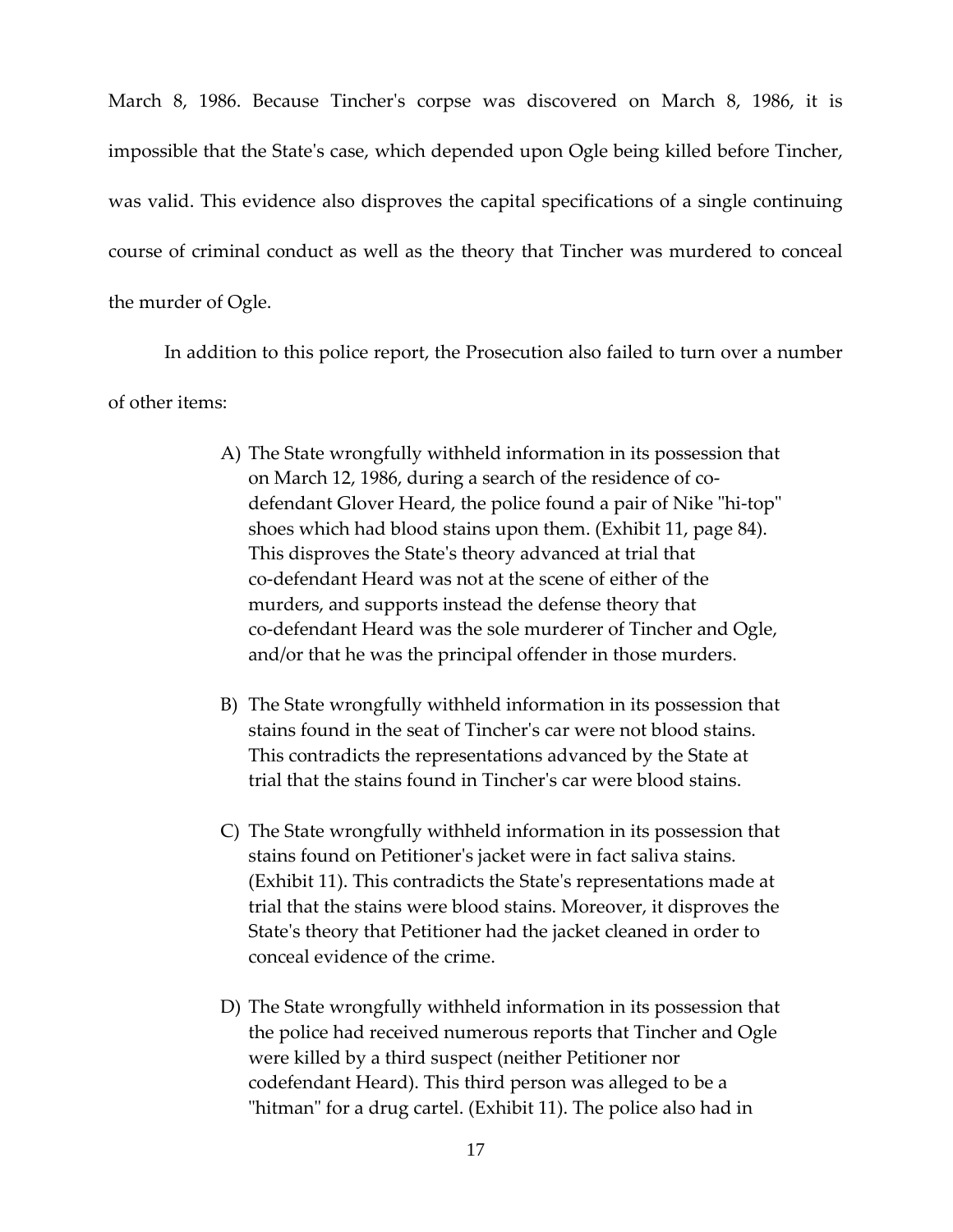their possession information never revealed to the defense which corroborated that Ogle and Tincher were for some time involved in the illegal sale of drugs, and that their murders were connected to this illegal activity. (Exhibit 11, Exhibit 12). This contradicts virtually every representation advanced at trial by the State, and provides not only different suspects for the crime, but indeed an entirely different theory of the case. Disclosure of the evidence would have also undercut the prosecution's effort to portray the victims as All‐American girls, one of whom was supposedly praying when she was killed.

- E) The State wrongfully withheld information in its possession that on March 8, 1986, seven witnesses saw the car on the corner of Wentz and Angola in which Tincher's corpse was discovered. The State revealed only three of these witnesses, each of whom testified at trial. The four unrevealed witnesses (Kathy Copeland, Thomas Caldwell, Barb Martino, and Mary Jane Evener) described an individual very different in appearance from Petitioner running away from the car. (Exhibit 11). Since even the three witnesses who testified for the State described the person running from the car as *possibly* male and *possibly* black, these unrevealed witnesses would have effectively destroyed the credibility of the inference the State advanced at trial that the man seen running away from Tincherʹs corpse was in fact Petitioner.
- F) The State wrongfully withheld information in its possession that on March 8,1986, at approximately 7:30 a.m., Tom Hager saw a second car parked at the intersection of Wentz and Angola, and saw Tincher's car stop as if to meet with the first car. (Exhibit 11). This evidence rebuts the Stateʹs representations at trial that Tincher was abducted from her apartment by her murderer and drove against her will to the corner of Wentz and Angola.
- G) The State wrongfully withheld information in its possession that on March 8, 1986, the night when Tincher and Ogle were allegedly murdered, neighbors heard unidentified male voices arguing "all night long" in their apartment. (Exhibit 11). This contradicts the Stateʹs assertions made at trial that Petitioner and co‐defendant Heard arrived at Tincher and Ogleʹs apartment at approximately 5:00 a.m., and that Ogle willingly left with them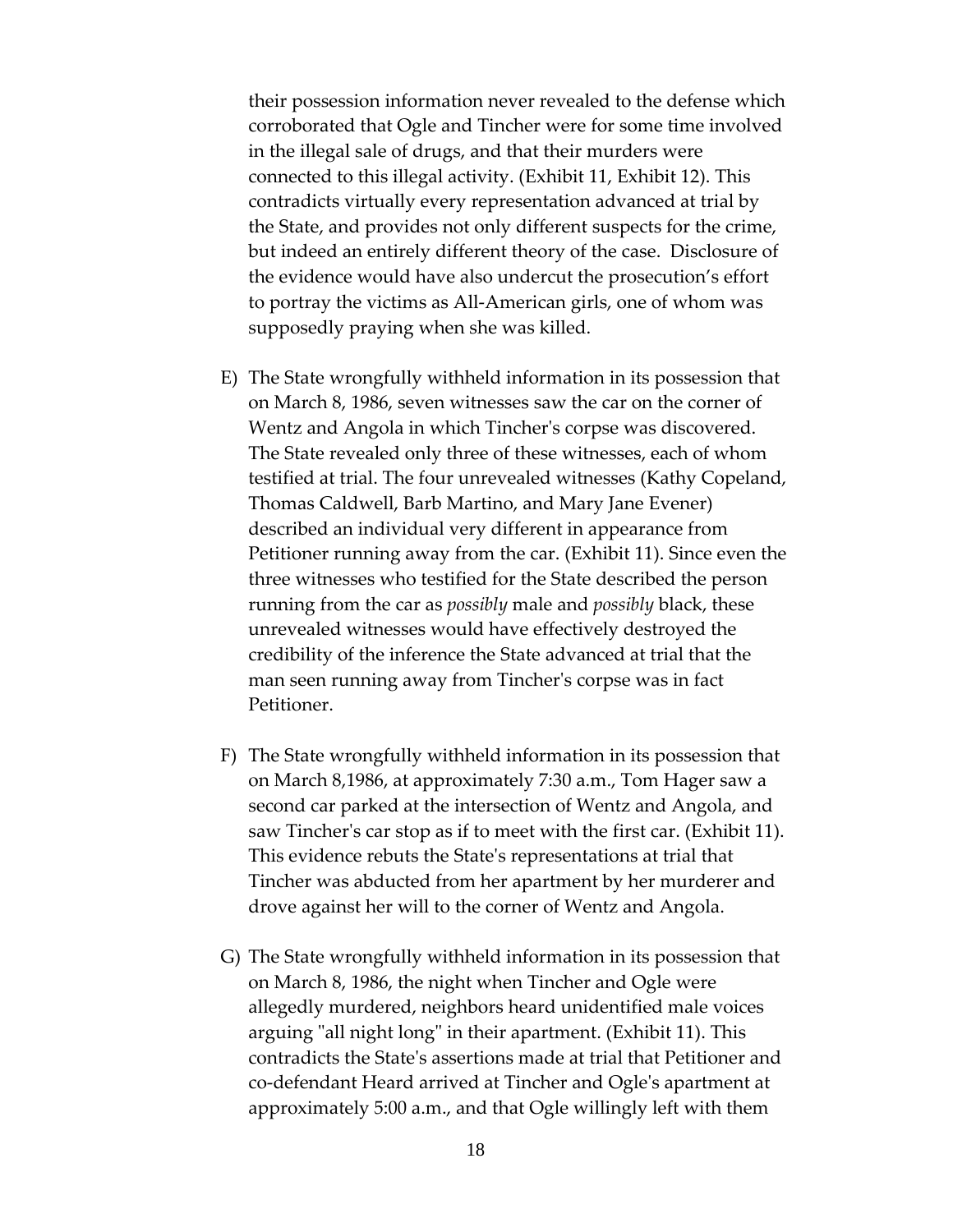shortly thereafter to give them a ride. Indeed, like much of the other evidence withheld by the State, this evidence tends to indicate alternative suspects as well as entirely different theories of the case.

- H) The State wrongfully withheld information in its possession that Tincher was terrified of her step‐father, a Toledo police officer, who according to witnesses like Tracey Bailey, had once sexually molested Tincher and was stalking her around the time of the murders. (Exhibit 11). Moreover, Tincherʹs diary, which might have corroborated the witness statements and/or provided even more inculpatory evidence regarding Tincher's step-father, was given by the police to Tincherʹs step‐father, thus effectively destroying it. (Exhibit 11, page 141).
- I) The State wrongfully withheld information in its possession that prior to their deaths witnesses observed both Tincher and Ogle as being "nervous and upset," thus completely rebutting the State's representations at trial that this was a "spur of the moment crime" Indeed, in conjunction with other evidence wrongfully withheld by the State, this evidence supports the alternate theory which, if revealed, could have been advanced by the defense that Tincher and Ogle were in fear for their lives for some time from one of the many alternate unrevealed suspects to this murder.
- J) The State wrongfully withheld information in its possession that Ogle and Tincher were killed by someone other than Petitioner. (Exhibit 11). In April and October of 1985, Ogle had had two abortions. The father of these children was Bruce Smith. (Exhibit 11, page 071). Ogleʹs boyfriend at the time of her death, Fenton Williamson, was very jealous of Smith, and both of these men (particularly Williamson) were primary suspects in these murders. (Exhibit 11). Yet this information was not disclosed to Petitioner which precluded efforts to develop that information on his behalf.
- K) The State wrongfully withheld information in its possession that contrary to testimony at trial and during suppression hearings, all police reports on the instant matter were written by Det. Marx, not Det. Prezlawski. (Exhibit 11). Had this evidence been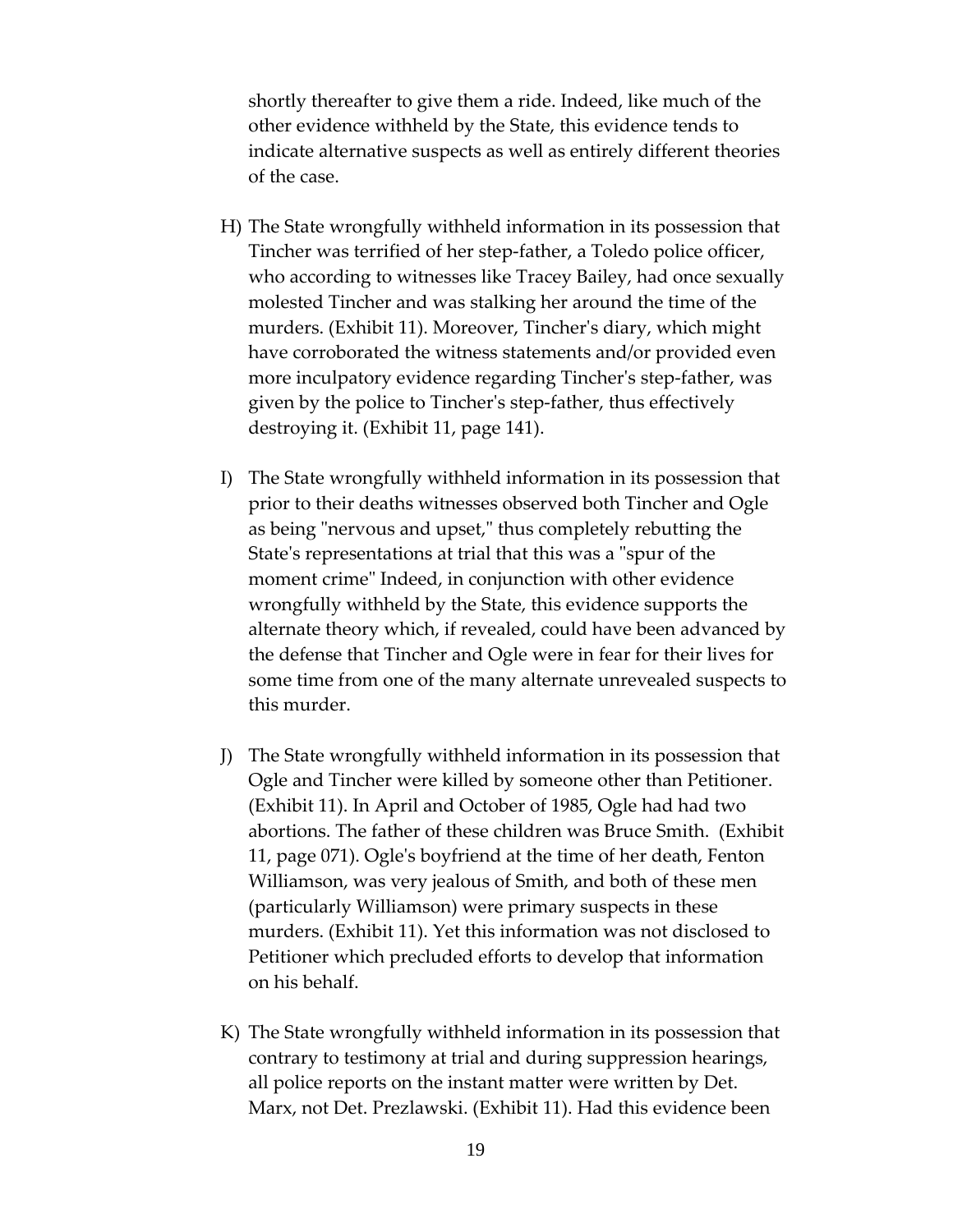revealed to the defense, the investigating detectives would have been shown to have committed perjury, thus destroying their credibility in regard to both the trial and the defense motion to suppress evidence.

L) The State wrongfully withheld information in its possession that its representation of how it obtained an alleged confession from co‐defendant Glover Heard was a complete fabrication. The State presented evidence at trial that it first came to suspect Petitioner in these murders when it received a call to "Crimestoppers" by an inmate in the Lucas County Jail named Michael Clark, who said co-defendant Glover Heard had told him that that he had seen two white girls murdered. According to testimony presented by the State at trial, the police then questioned Heard, who confessed to the crimes. In fact, Heard was not in jail with Clark on March 10, 1986, as the Stateʹs perjured trial testimony indicated. (Exhibit 11). Instead, Clark told the Sheriff that he had called Heard on the prison phone and confessed to the murders. (Exhibit 11). Toledo Detective Sifuentes, who interviewed Clark, reported that Clark was making up this story since the prisonersʹ phone in the Lucas County Jail was not turned on at the time he claimed to have received the phone call from Heard. Had this evidence been revealed to the defense, it would have destroyed the credibility of Clark and Heard.

# **H. Six Federal Judges determined that W.T. Montgomery was denied his constitutional right to a fair trial.**

During the federal habeas litigation, Judge Solomon Oliver of the U.S. District Court for the Northern District of Ohio, determined the withheld police report was exculpatory, and, as a result, W.T. Montgomery was entitled to a new trial because the State of Ohio withheld the report. (Exhibit 4, *Montgomery v. Bagley*, 482 F. Supp. 2d 919, 939 (N.D. Ohio 2007)). Judge Oliver stated:

The court finds that the Stateʹs case was not airtight and that it could have been undermined by sufficient contradictory evidence. Although some evidence points to Montgomery (for example, that he owned the gun that was used in the murders), other evidence points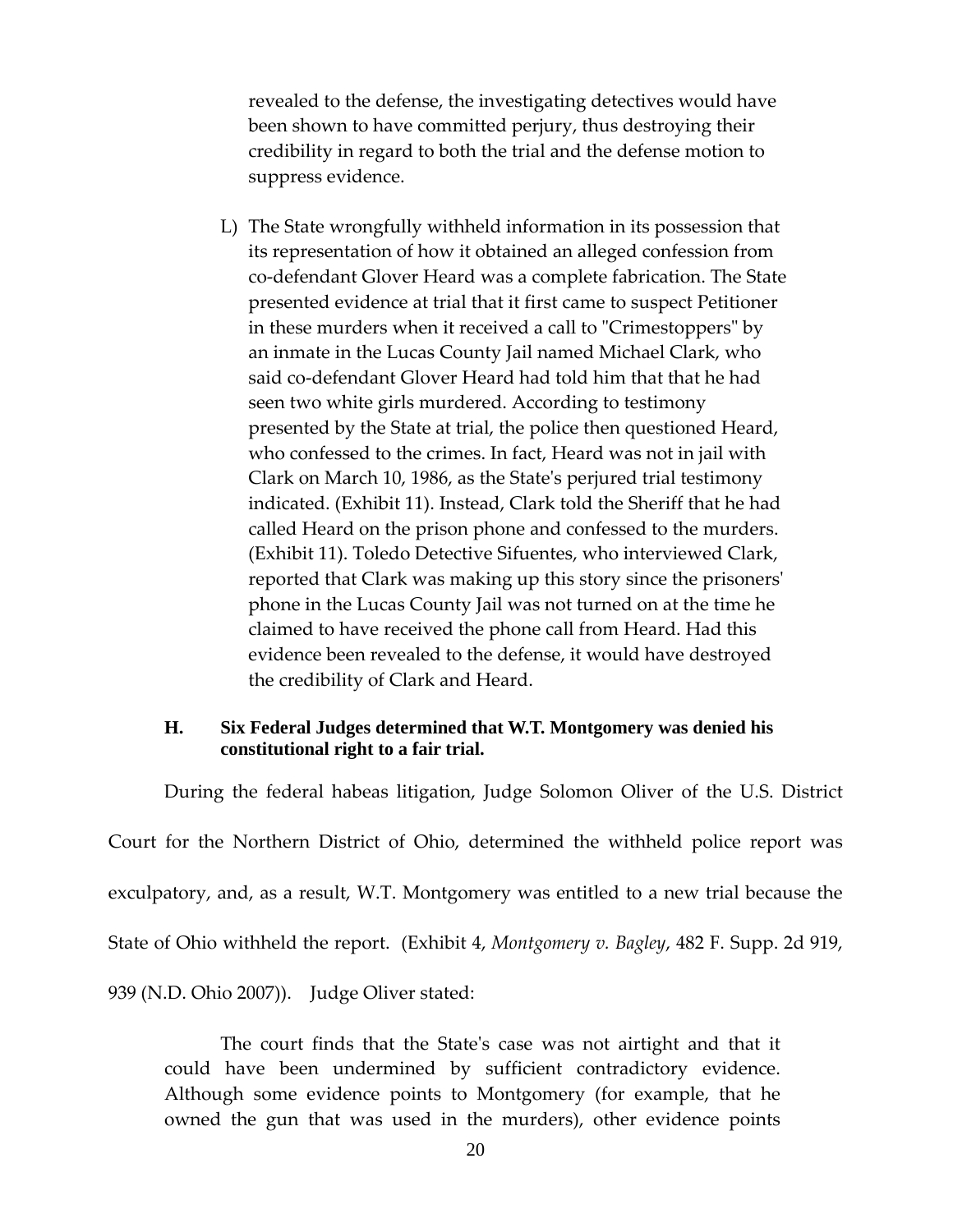equally to both Montgomery and his co-defendant, Heard (for example, that Montgomeryʹs uncle testified that both defendants passed the refrigerator \*977 and that either could have taken the gun, and that no fingerprints were found on the gun). Substantial portions of the Stateʹs theory relied on the testimony of Heard, who had a motivation to lie to exculpate himself due to the circumstantial evidence pointing to both defendants.

Heard admitted on cross-examination that he had given four different versions of the facts to the police. Heard testified that the four stories were as follows: First, he denied knowing anything about the murders. (TT 1780–81.) Second, once the detectives confronted Heard about the phone call that Clark had reported, in which Clark said that Heard had bragged about seeing two girls killed, Heard admitted that story. (*Id.* at 1781.) Third, Heard said that he saw a known dope dealer driving Ogleʹs brown car down an alleyway. (*Id.* at 1782.) Fourth, Heard said that Bruce Ellis, one of the men whom Montgomery and Heard had been drinking with the night before the murders, had dropped Heard off and that Heard had gone to a carwash, where an unknown black male told him that two white girls had been killed. (*Id.* at 1783.)

On the stand, Heard proceeded to give a fifth version of the facts, a version that was consistent with the Stateʹs theory of the case. Heard admitted being at the scene of Ogleʹs murder, and stated that he had seen Montgomery and Ogle get out of Ogleʹs car and walk about 40 yards into a field. Heard stated that he saw Ogle sitting in a squatting position, and that when he looked away he heard two gunshots. When he looked back, Ogle was lying on the ground. (*Id.* at 1770–73.) However, Officer Marx testified that he told Heard that the distance from the street to the place where the body was found was actually more than 80 yards and that it was "physically impossible" for Heard to have seen what he says he saw. (*Id.* at 1864–1868.) Marx said that he told Heard this information in the hope that it "would be an enticement for him to give us more information." (*Id.* at 1866.)

The court finds that sufficient weaknesses exist in Heardʹs testimony, and therefore in the Stateʹs case, that could have been undermined by the withheld police report. For example, the State posited that Montgomery first killed Ogle for her car, and then killed Tincher afterward to eliminate the witness who had last seen Ogle alive. Heard testified that he saw Ogle lying dead on the ground on the morning of March 8, 1986. Yet the withheld police report indicates that David Ingram reported that he and several witnesses saw Ogle alive and that she waved to them in the early morning hours of March 12, 1986. The fact that the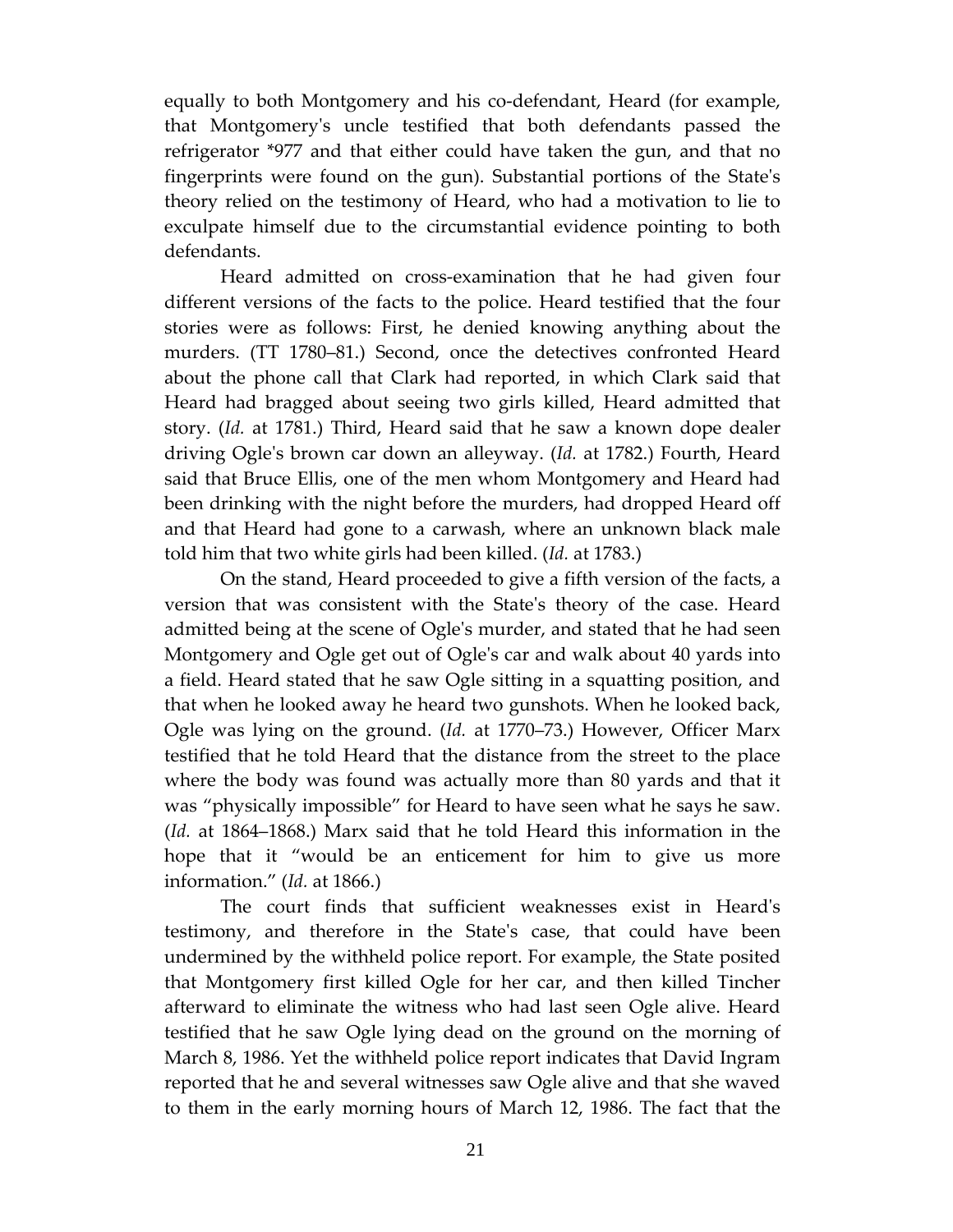alleged first victim was seen alive four days after the alleged second victim was found dead directly contradicts Heardʹs testimony, the Stateʹs timeline of the murders, and the Stateʹs theory of Montgomeryʹs motivation for killing Tincher. Furthermore, if the defense had received this report, it could have led to testimony by multiple people who could have corroborated Ingram's account. According to Ingram, he and the other witnesses were high school friends of Ogle, and therefore were in good positions to identify Ogle. Consequently, if a jury found this testimony credible, it would have severely undermined the Stateʹs theory of the case.

In addition, the State posited that robbery was the motivation for Ogleʹs murder, yet Ogleʹs car and wallet—the fruits of the robbery—were found in Heardʹs possession, not Montgomeryʹs. In fact, Heard admits that he took these items, and says that he was planning to take Ogleʹs car even if Montgomery had not told him to do so (according to Heardʹs version of the facts).

(Exhibit 4, *Montgomery v. Bagley*, 482 F. Supp. 2d 919, 976–77 (N.D. Ohio 2007)).

On appeal to the U.S. Court of Appeals for the Sixth Circuit, the initial three‐judge panel agreed with Judge Oliver and ordered a new trial for W.T. Montgomery. *Montgomery v. Bagley*, 581 F.3d 440 (6th Cir. 2009). The State of Ohio, however, sought *en banc* review of the Sixth Circuit's panel decision. After *en banc* review, the Sixth Circuit reversed Judge Oliver's decision to award W.T. Montgomery a new trial. (Exhibit 5, *Montgomery v. Bobby*, 654 F.3d 668 (6th Cir. 2011)). Significantly, five federal circuit judges (Judges Merritt, Martin, Clay, Moore, and Cole) dissented from the *en banc* decision because they believed W.T. Montgomery was denied a fair trial because exculpatory evidence was withheld from W.T. Montgomery's trial lawyers. Thus, even though W.T. Montgomery's conviction and sentence have been affirmed on appeal to this point, the State of Ohio cannot deny that, at a minimum, there is disagreement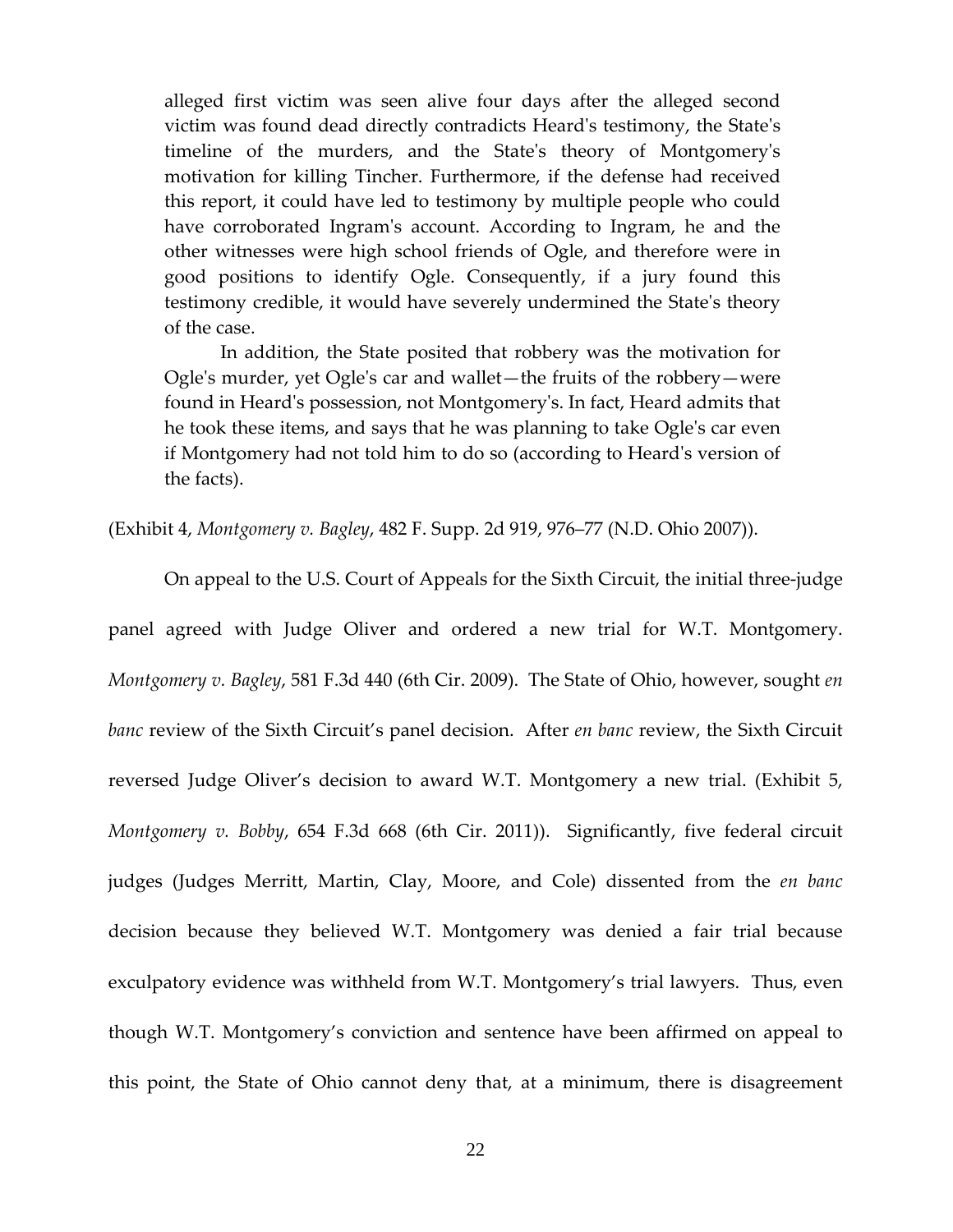among federal judges as to whether W.T. Montgomery should receive a new trial based solely on the police report questioning the time of death of one of the victims.

In addition to evidence that was not turned over, the Prosecution also lost or destroyed a number of pieces of evidence including: Glover Heard's Nike tennis shoes (police described as having blood on them); Tincher's diary; Ogle's fingernail scrapings; and the fingerprints on either Ogle or Tincher's bodies. (Exhibit 13).

# **I. Evidence was not heard by the jury when it convicted W.T. Montgomery and sentenced him to death nor was the evidence considered by the Sixth Circuit when it reinstated W.T. Montgomery's conviction.**

A death verdict built on a) a deal with a co-defendant/accused child molester; b) no incriminating evidence pointing to W.T. Montgomery alone; c) withheld evidence; and d) confused jurors carries enough inherent reservations that it is not worthy of being carried out. But that is not the end of the story. We now have the benefit of new evidence that was not presented to the jury, or available to the Sixth Circuit when it reinstated W.T. Montgomery's conviction and death sentence.

After the Sixth Circuit reinstated the conviction and death sentence, W.T. Montgomery sought and obtained an expert forensic pathology report from Independent Forensic Services, LLC (S. Eikelenboom‐Schieveid, M.D., Forensic Medical Examiner, and Jon J. Nordby, Ph.D., D‐ABMDI, Final Analysis Forensics) regarding the time of death for Ogle. (*See* Report Attached to the Motion for New Trial); (Exhibit 8). This expert report opined that Ogle could not have been murdered on March 8 and left in the woods for four days as the State argued at trial. The report opined: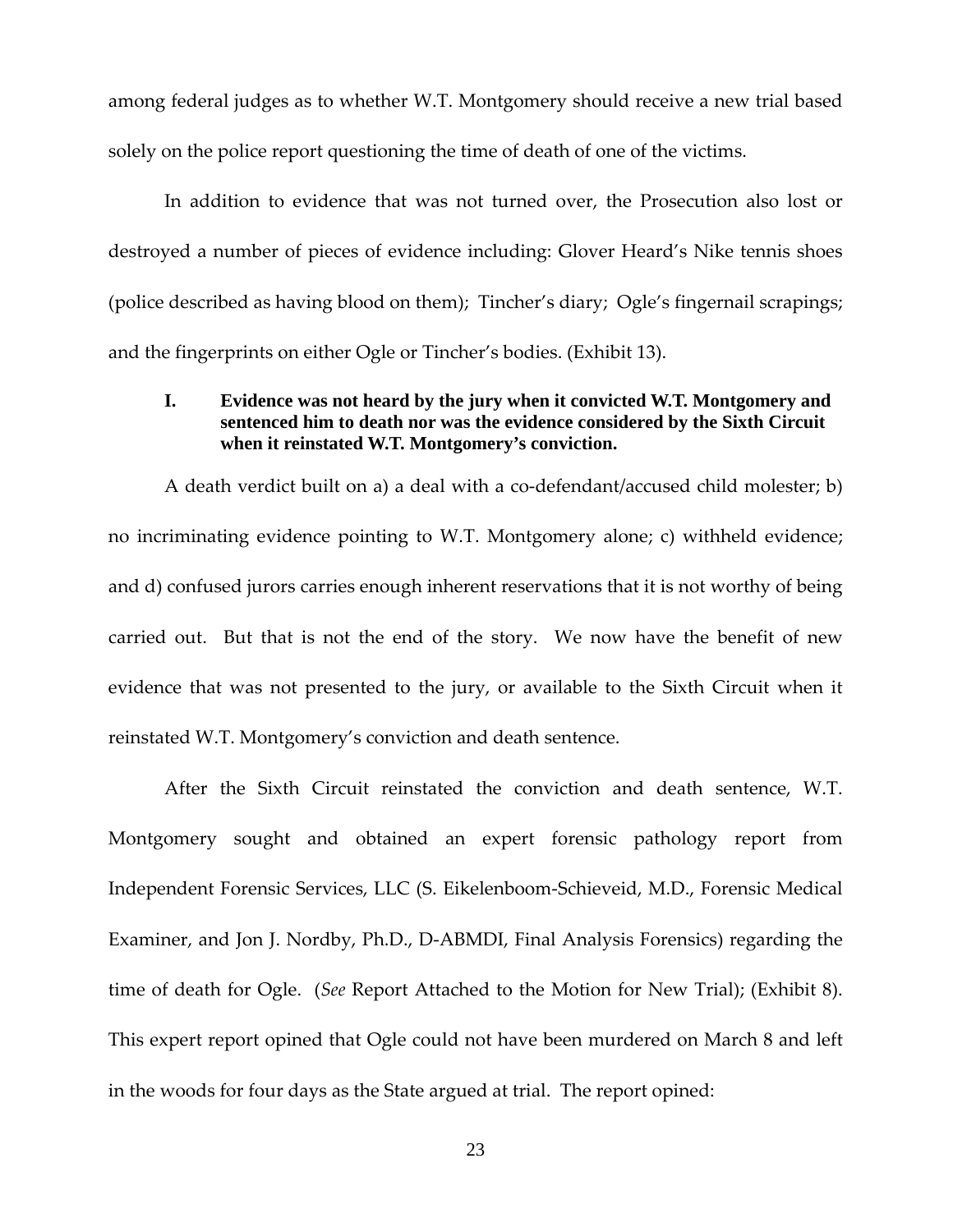- 1. Warming of her body should have led to decomposition, but none was noted.
- 2. The lividity found in her body shifted as she was moved. This could not have happened if she had lain dead in the woods for four days.
- 3. There was no damage to her body from animal activity or insects and this would also have occurred had she been dead in the woods for four days.

The expert report noted the testimony of the pathologist who performed the autopsy on Ms. Ogle made absolutely no mention of any decay or degradation of her body. *Id*. At that time, the weather reports indicated the temperatures in Northwest Ohio ranged from a little below freezing to well above it. *Id*. The median temperature for those days was always above freezing. *Id*. But there is no indication Ogle's body had been exposed to the elements for any length of time. The report went on to opine that the Stateʹs theory was contrary to science because, within three days there would have been substantial changes in a corpse, much less a corpse left in a field. *Id*. There would have been changes in the color of the skin, and attacks by wildlife would have marked the corpse. *Id*. None of these observations were reported by the pathologist which contradicts the conclusion that her body lay in the woods for four days. *Id*.

The expert report also focused on the concept of lividity. Lividity is the reddish purple discoloration of the skin after death. *Id*. Influenced by gravity, blood seeks the lowest levels within the vascular system. *Id*. For example, when a dead body lies on its back, the blood sinks into the back, buttocks, thighs, calves, and back of the neck. If the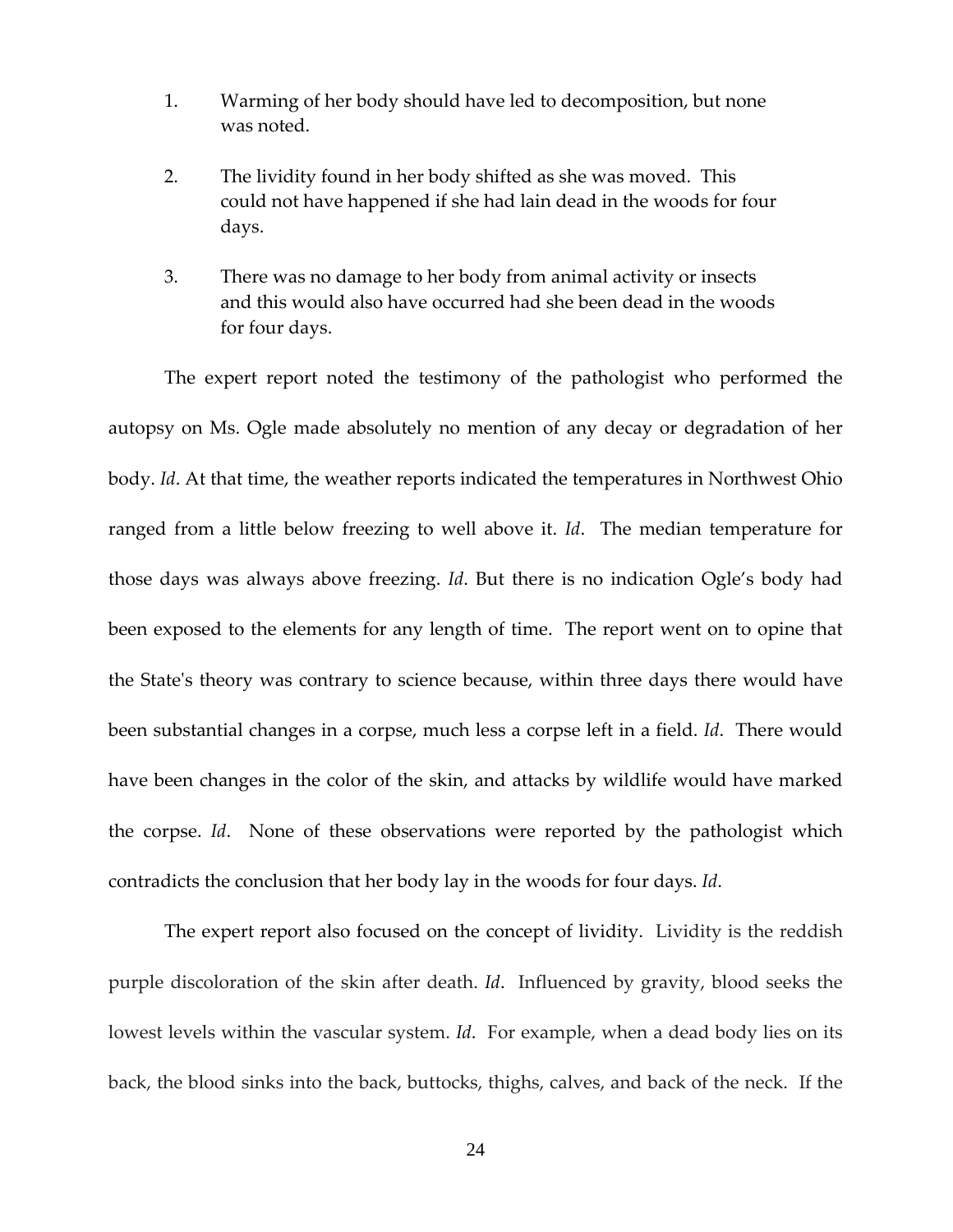body is turned over in the early postmortem interval, some or all of the lividity will move to the altered most lower areas. *Id*. When movement does not occur after the passage of time, lividity becomes "fixed." In general, lividity is fixed around 12 hours after death. *Id*.

As noted by the expert report, even though Ogle was found lying face down, the coroner described lividity on the front left side of her body and on the back. Thus, since it is clear the body was found face down, lividity could not have fixed on the back of Ogleʹs body. *Id*. The only explanation is that lividity was not **fixed** when she was found, and it became fixed after she was moved by officers at the scene and then taken to the coronerʹs office. This had to occur within as little as six but no more than 12 hours of her death. If she had laid face down more than 12 hours, lividity would have fixed in that manner and could not have been changed when her body was turned. State's Trial Exhibit 46 clearly shows that there was no lividity on the front of Ogle's body. Therefore, the expert report explained it is scientifically impossible for Ogle to have been killed on March 8, 1986 as the prosecution claimed. As noted in the report, this means the victim did not die on March 8, 1986 and, in fact, likely died around March 12, 1986. *Id*. Thus, this expert report corroborated the withheld police report and further undercut the State's timeline.

# **J. W.T. Montgomery's prior attorney dropped the ball and prevented the state court from considering the new expert report.**

This new expert should have triggered a new trial, but it did not because W.T. Montgomery's attorney dropped the ball. When a criminal defendant comes into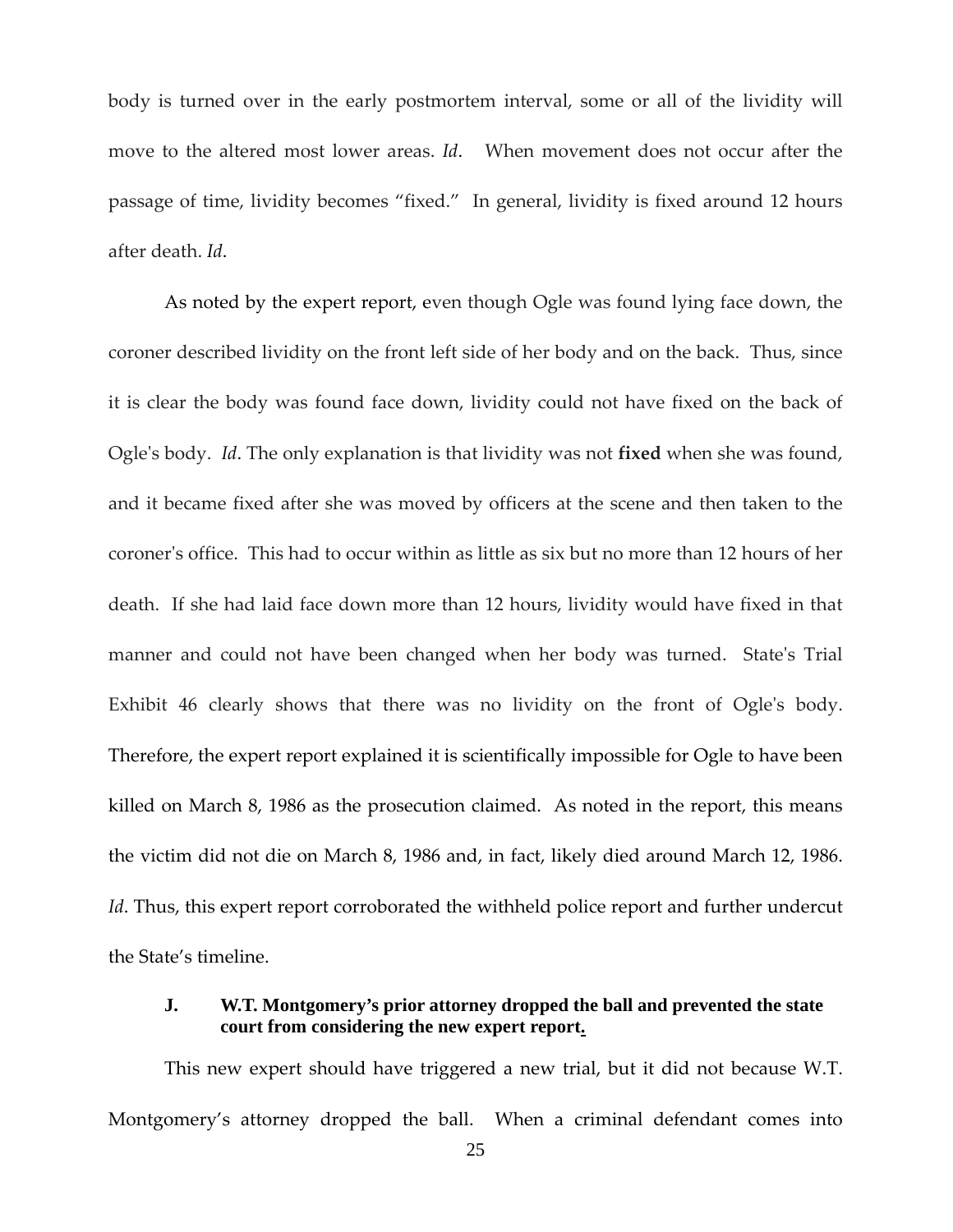possession of new evidence they face the high procedural hurdle of proving they were "unavoidably prevented" from discovering the evidence sooner. Here, W.T. Montgomery was able to overcome this hurdle because the state appellate court, citing the Prosecution's withholding of evidence and inability to obtain funds for expert assistance, found that W.T. Montgomery "arguably presented clear and convincing evidence that he was unavoidably prevented" from obtaining the expert report sooner. (Exhibit 9, *State v. Montgomery,* 2016-Ohio-7527, ¶ 53, *appeal not allowed*, 2017-Ohio-8371, ¶ 53, 151 Ohio St. 3d 1425, 84 N.E.3d 1063). Tragically, however, the appellate court affirmed the dismissal of the motion for new trial because, once W.T. Montgomery's attorney came into possession of the expert report, his attorney's "almost nine month" delay in actually filing the motion for new trial was cause for the state court to reject the motion for new trial containing the new evidence. *Id.*

# **K. At least one juror stated that had he known about the new evidence and the withheld police report, he would not have voted to convict or sentence W.T. Montgomery to death.**

Sidney Thomas expressed doubt about his vote of guilty and vote to sentence W.T. Montgomery to death back in 1992. Recently, Mr. Thomas was presented with the evidence that was not available to him at the time of the trial (Exhibit 7):

3. If I had been provided that information, I would have voted differently in this case.

4. I am now aware that an expert forensic examiner examined the autopsy and coroner's report. I am aware the new forensic report found that Ms. Ogle was likely killed around March 12, 1986 and not on March 8, 1986 as the jury was told at trial.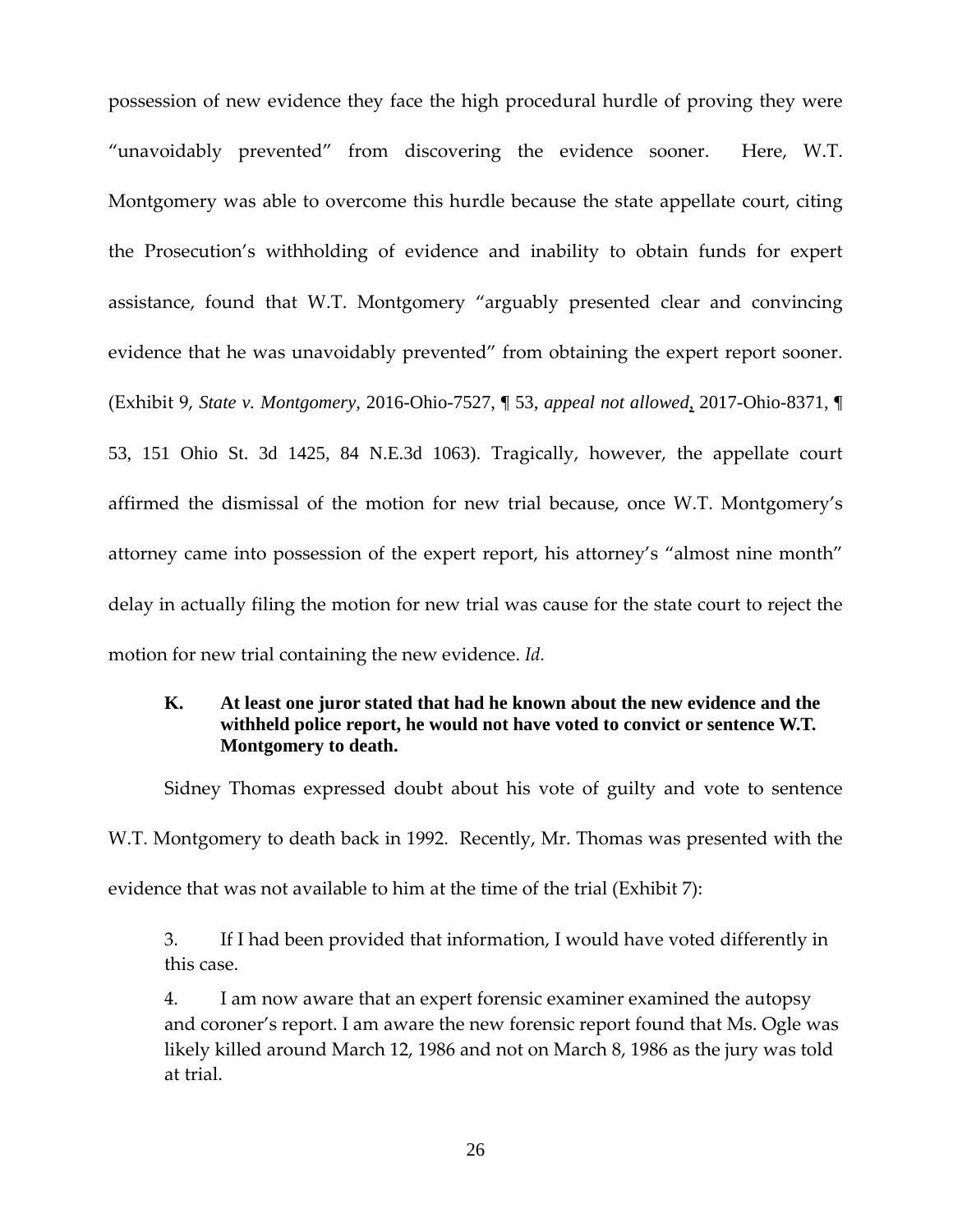5. If I had been provided that information, I would have voted differently in this case.

6. At the time of trial, I did have some doubt that W.T. Montgomery was guilty at the trial. In 1992 I made an affidavit where I said that I believed in 1986 that W.T. Montgomery could have been rehabilitated due to his age.

7. Given the information I have today, I would not have found W.T. Montgomery guilty or voted for the death penalty.

# **L. What kind of prisoner is W.T. Montgomery?**

W.T. Montgomery has been incarcerated for over 31 years on death row. Despite maintaining his innocence, he has been a cooperative inmate. He has held numerous positions as a clerk and has contributed positively to recreation activities and programs for inmates on death row. For example, W.T. Montgomery assisted DRC staff and administrators by designing an outdoor recreation yard. W.T. Montgomery has also worked as a tutor for at least two fellow inmates and as a Unit Clerk where he has received numerous recommendations and thanks for positions from ODRC staff and administrators.

Evaluator and reviewer comments (Exhibit 14) reflect his positive experience in the Ohio Department of Rehabilitation and Corrections. Corrections Officer S. Lane and Unit Manager O.E. McGraw noted:

 Montgomery fulfills his duties well, also has a good attitude towards the officers.

Sgt. G. Pullman noted:

 He gets along with the block officers and his supervisor. He is inspiring in his attitude.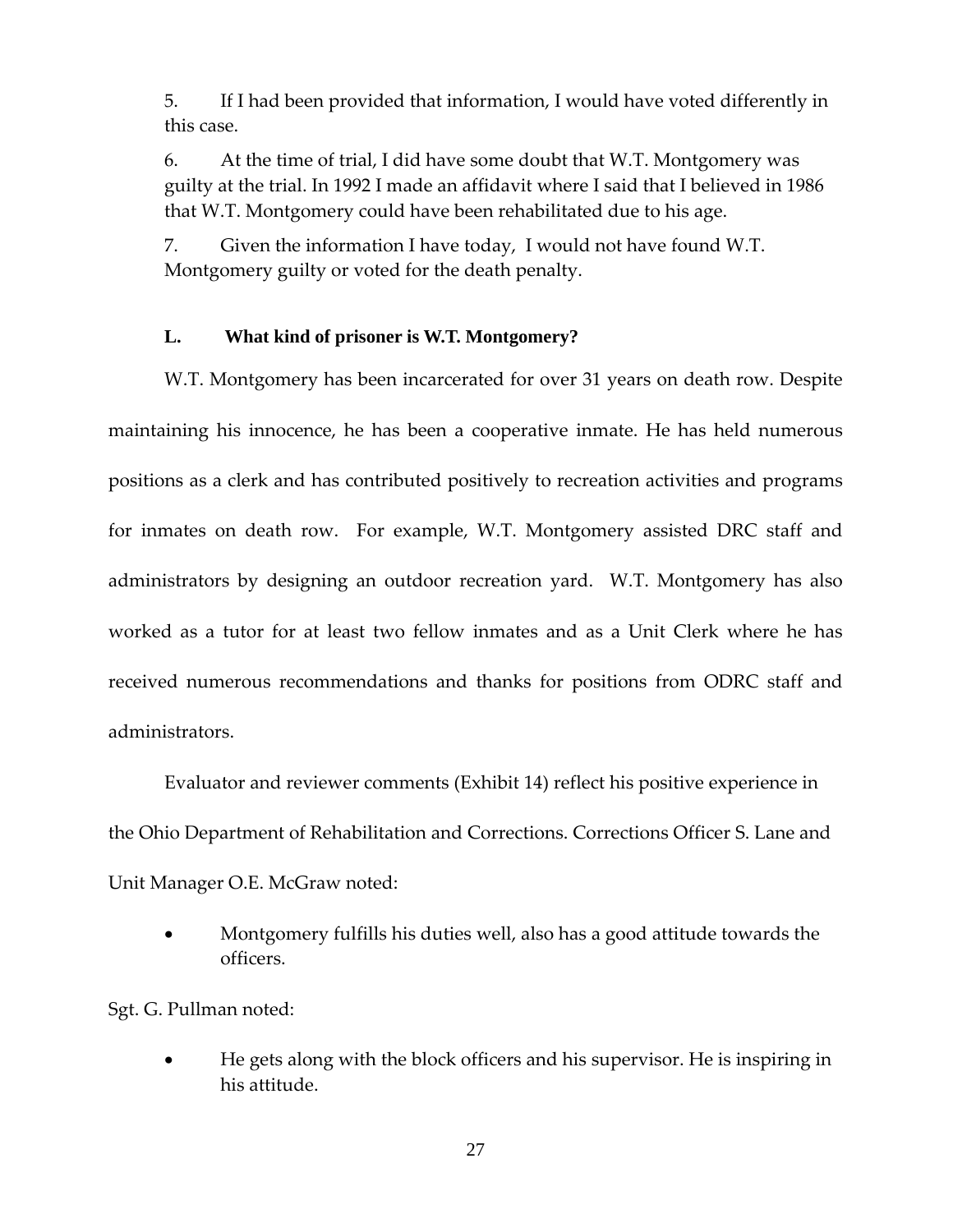Unit Manager Joe Scurlock note:

 Inmate assists in every Unit Clerical function. Took on added duty of L.C. Blocks. Assists in recreation activities. Job requires skill and knowledge. With responsibility and skill required, pay should reflect 007 category.

Oscar E. McGraw noted:

 I would like to extend my thanks and appreciation for your exemplary performance while working as my assistant Clerk in the Unit Seven Death Row unit since August 2, 1989.

Unit Seven Manager, W.J. Scurlock, noted:

 Inmate Montgomery #193‐871 has worked as the Unit Clerk since August 1, 1989. He has worked under my supervision for the past two years. I found that Inmate Montgomery is an excellent clerk. He is very creative and knowledgeable. He not only does the work of a unit secretary, he has also been very instrumental in keeping programs going for Level A inmates. He serves as a liaison between the Recreation Department and Unit Seven. He gets along very well with all Unit Staff.Inmate Montgomery requires minimal supervision and is always quick to offer new ideas to make the Unit function better. So, it is with great pleasure that I recommend him for any job that requires a high degree of skill.

Mr. Montgomery also played a leading role in the organization of a 5‐on‐5‐basketball

tournament for inmates on death row from March‐April of 1992. He has also

participated in the follow activities or programs:

- Stamp Club (2000)
- Tutor (Inmates Broom and Davis in 2001)
- Mothers Against Drunk Driving Red Ribbon Campaign (2006)
- School Box Top Program (2006)
- Combined Charity Walk (2006)
- OSP Poetry Workshop (2008)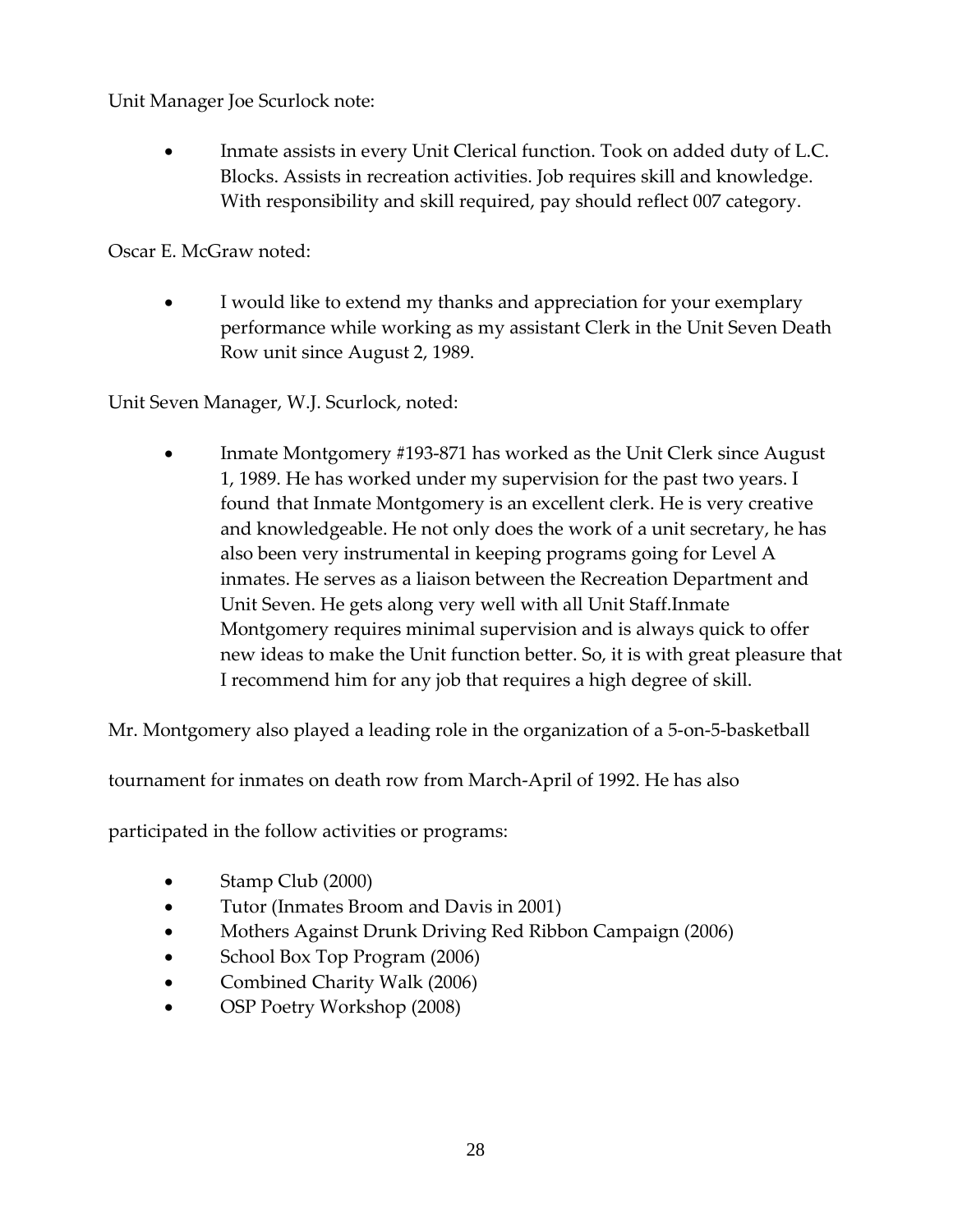### **III. CONCLUSION – THE GOVERNOR SHOULD GRANT CLEMENCY**

This case contained no independent, direct evidence of guilt, a deal to an admitted murderer and accused child molested, confused and tainted jurors, as well as withheld and lost evidence that amounted to "gross prosecutorial misconduct." Based on the withheld evidence, six federal judges ordered a new trial. Even though a majority of the Sixth Circuit voted to reinstate the verdict and sentence because the withheld evidence did not sufficiently undercut the Prosecution's trial timeline, those Sixth Circuit judges were not aware of the new game‐changing forensic evidence. This new expert report was so significant, even the prosecution admitted the new report would have dealt a severe blow to the prosecution theory. And there is no need to even speculate at the significance of this report because the same juror who expressed doubt about the verdict six years after trial, unequivocally stated now he would not have voted guilty or voted for the death penalty had he known about the new and withheld evidence. This Board, the Governor, and the People of the State of Ohio should not be comfortable with W.T. Montgomery being executed under these circumstances. Clemency is warranted.

Respectfully submitted,

s/ John Q. Lewis John Q. Lewis (0067235)

s/ Jon W. Oebker Jon W. Oebker (0064255)

TUCKER ELLIS LLP 950 Main Avenue, Suite 1100 Cleveland, OH 44113‐7213 Telephone: 216.592.5000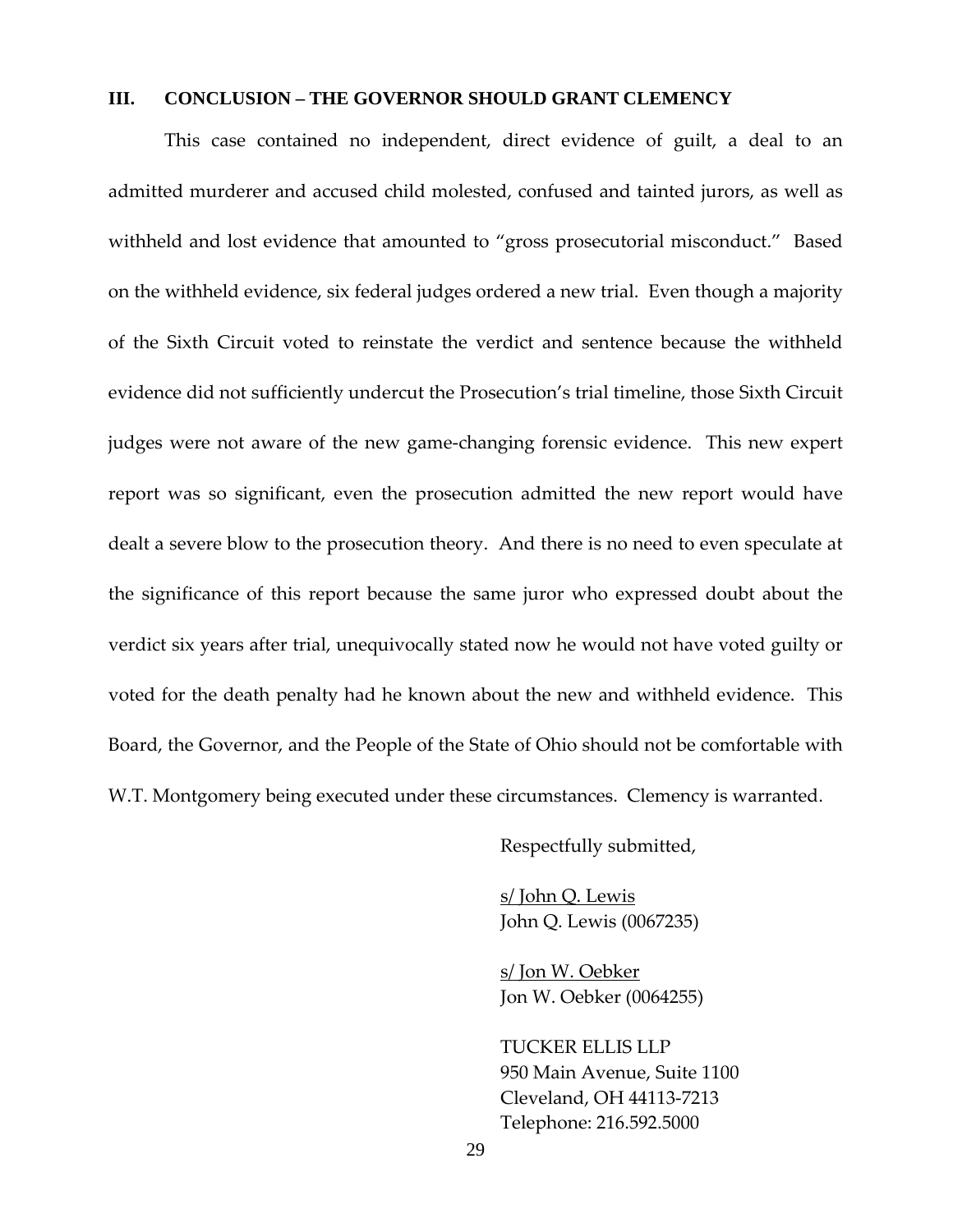Telefax: 216.592.5009 john.lewis@tuckerellis.com jon.oebker@tuckerellis.com

*Attorneys for William T. Montgomery*